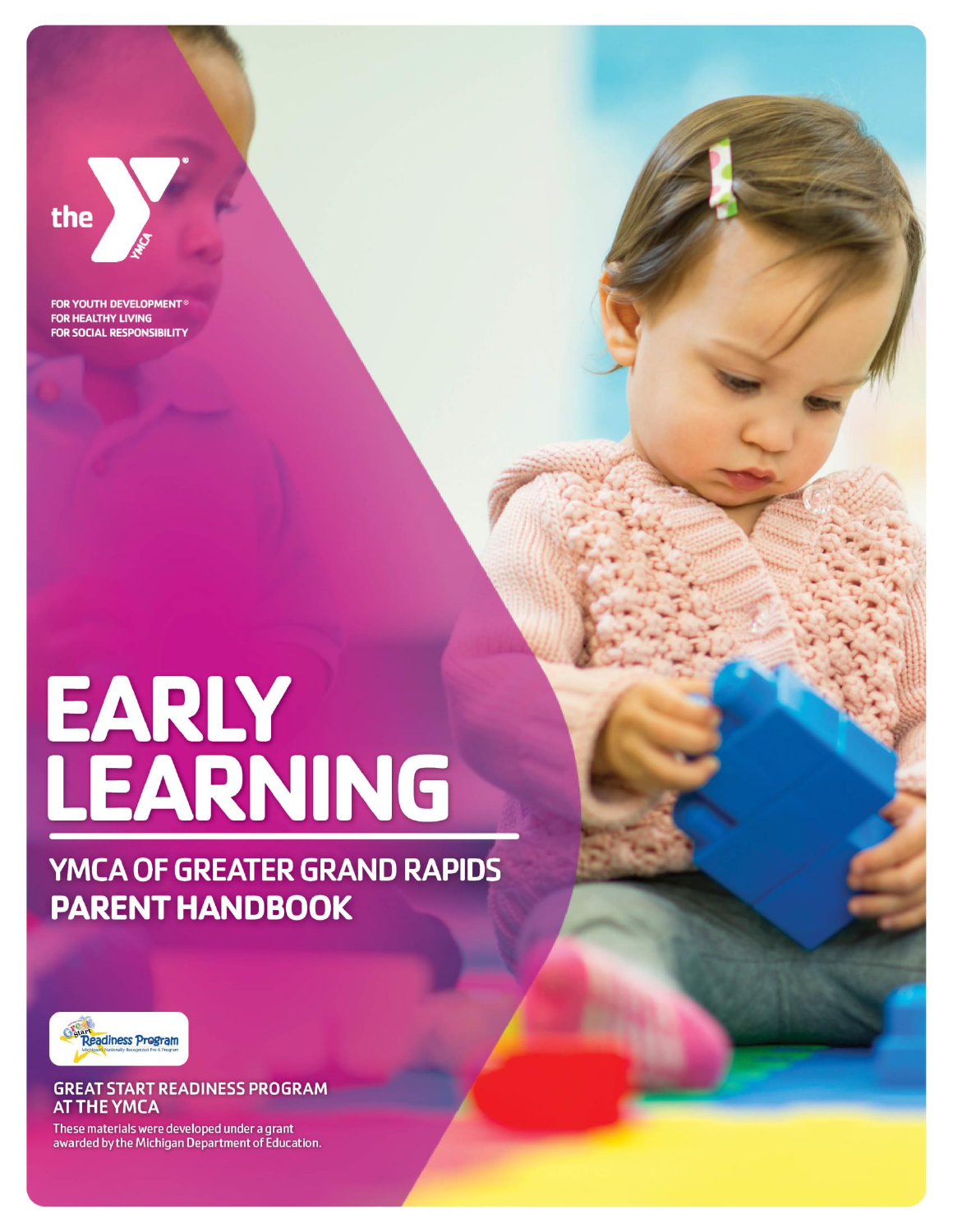

|  |  | <b>Table of Contents</b> |  |
|--|--|--------------------------|--|
|  |  |                          |  |

| Social Responsibility: Providing support and inspiring action in our communities |  |
|----------------------------------------------------------------------------------|--|
|                                                                                  |  |
|                                                                                  |  |
|                                                                                  |  |
|                                                                                  |  |
|                                                                                  |  |
|                                                                                  |  |
|                                                                                  |  |
|                                                                                  |  |
|                                                                                  |  |
|                                                                                  |  |
|                                                                                  |  |
|                                                                                  |  |
|                                                                                  |  |
|                                                                                  |  |
|                                                                                  |  |
|                                                                                  |  |
|                                                                                  |  |
|                                                                                  |  |
|                                                                                  |  |
|                                                                                  |  |
|                                                                                  |  |
|                                                                                  |  |
|                                                                                  |  |
|                                                                                  |  |
|                                                                                  |  |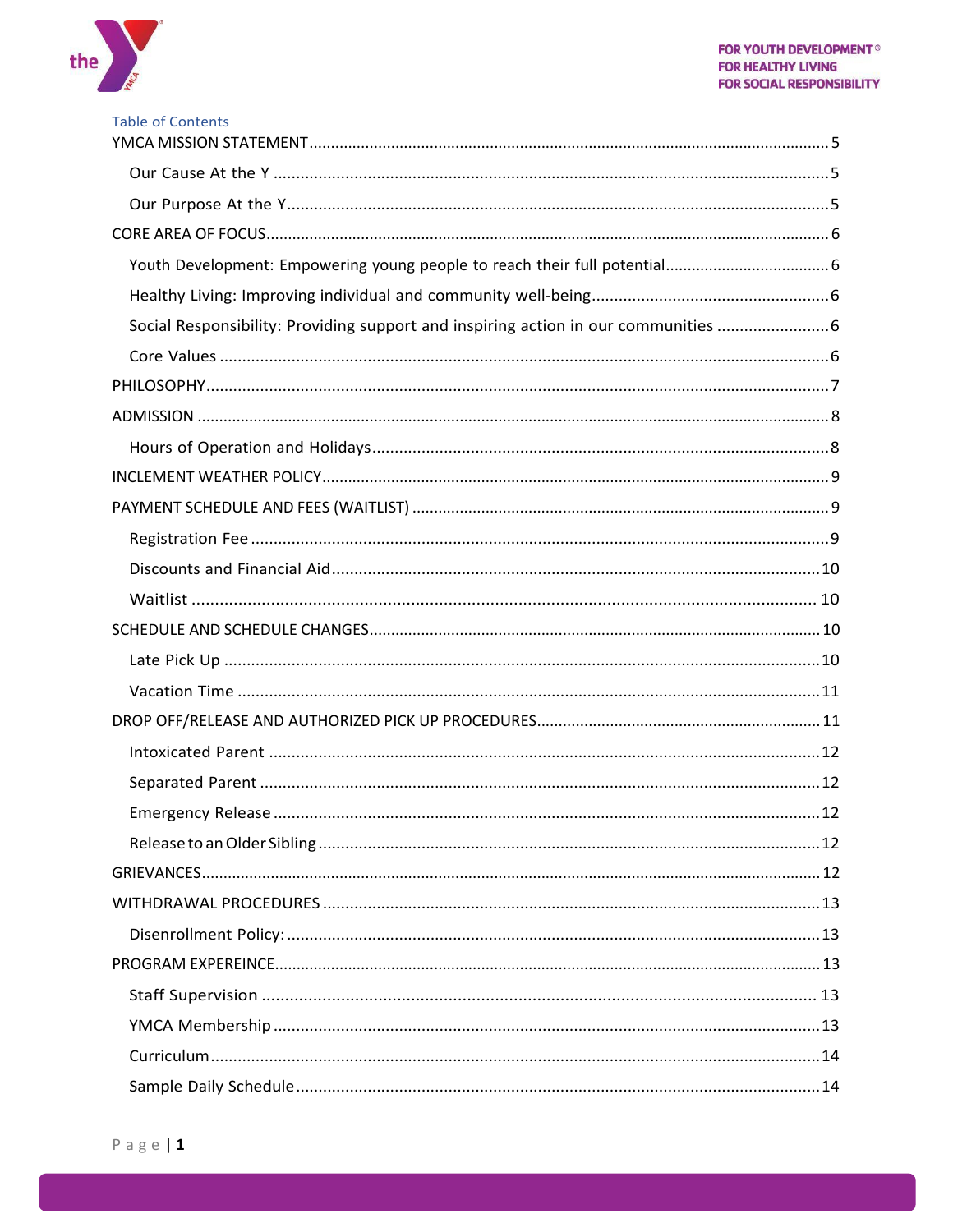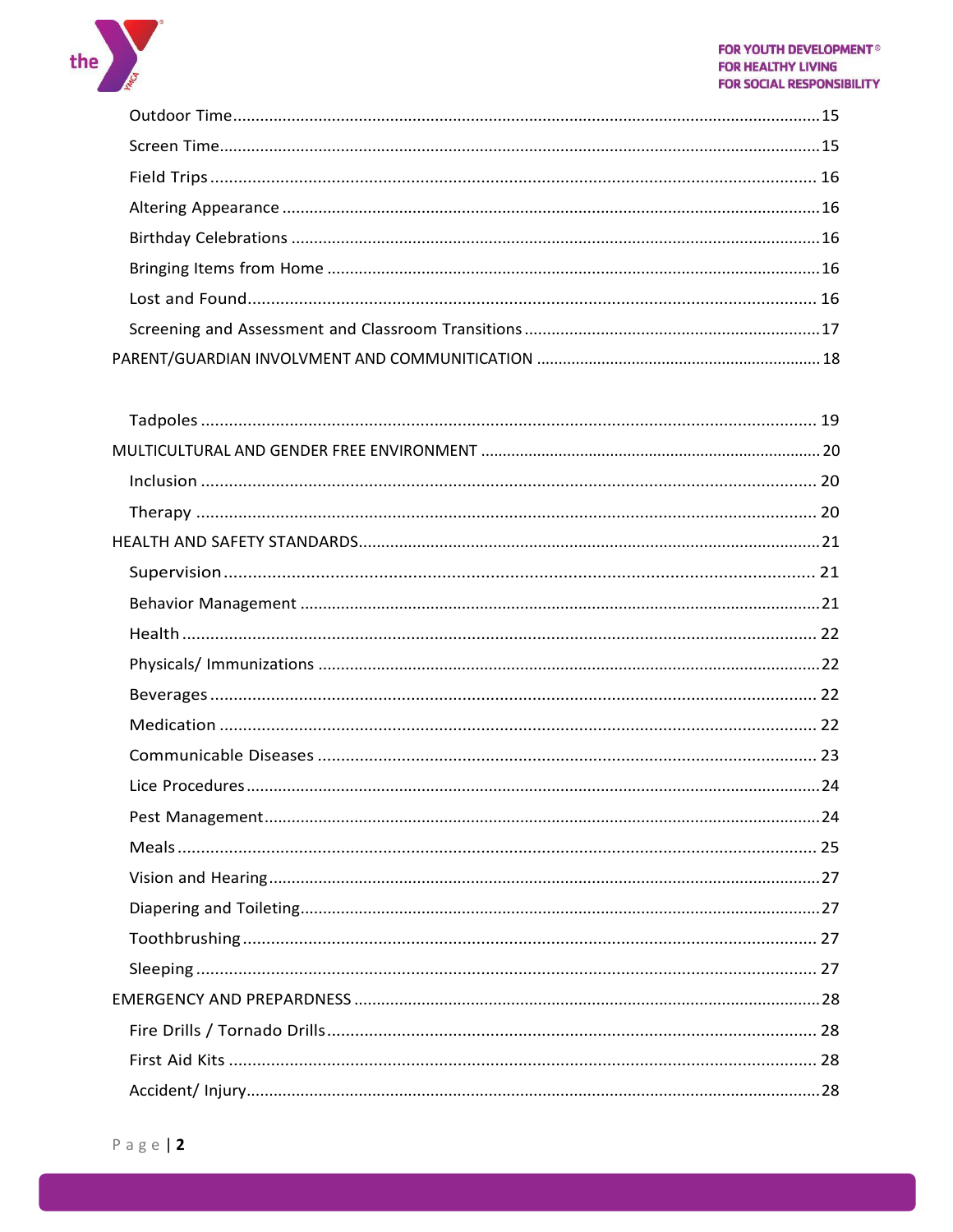

#### **FOR YOUTH DEVELOPMENT<sup>®</sup> FOR HEALTHY LIVING FOR SOCIAL RESPONSIBILITY**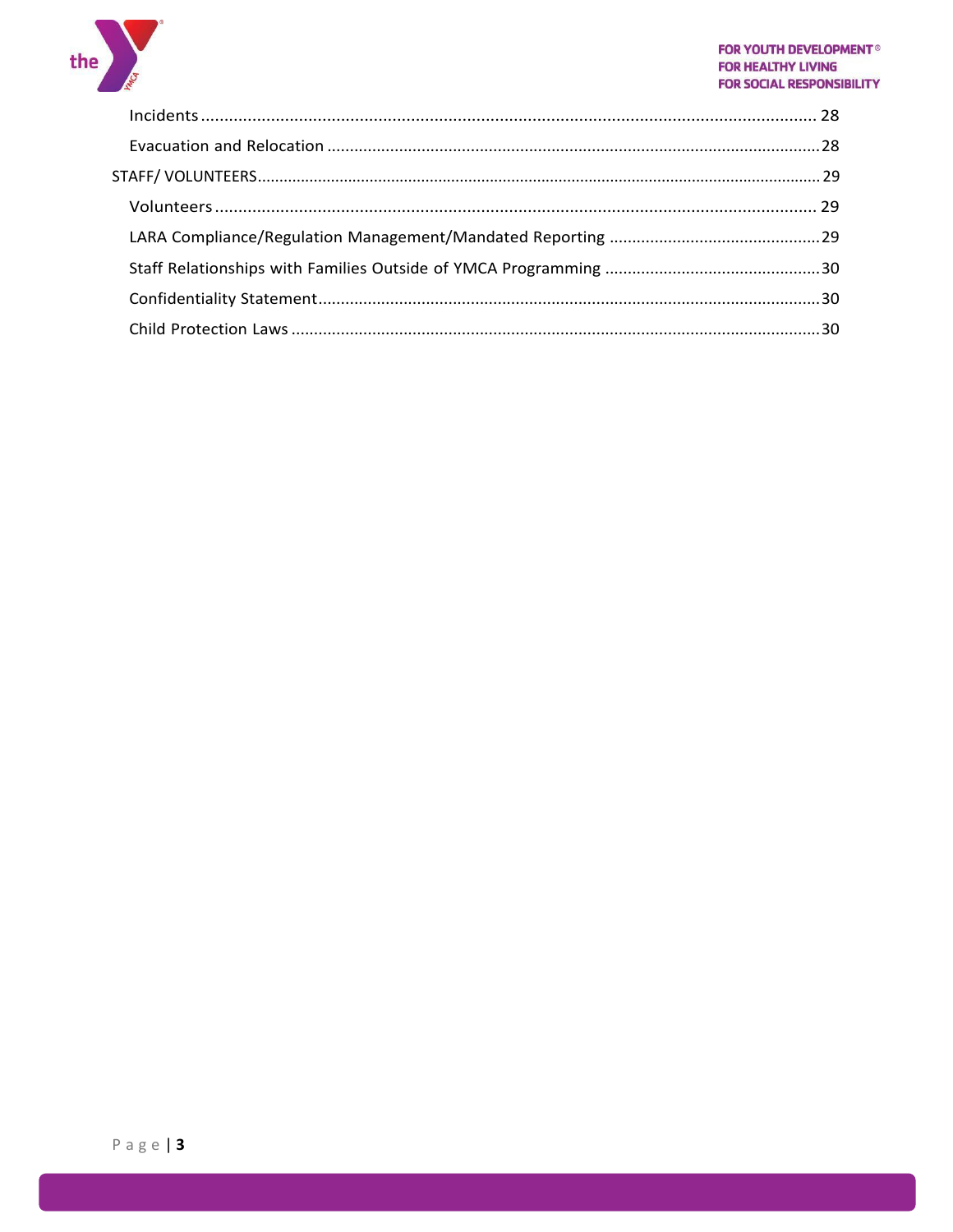

# **WELCOME TO THE YMCA OF GREATER GRAND RAPIDS EARLY LEARNING PROGRAMS**

Dear Parents,

We are committed to providing your child with a safe, enriching childcare experience that incorporates the YMCA core values of Caring, Honesty, Respect, Responsibility, and Inclusion. We are honored that you have become a part of the YMCA family. We share a small amount of your child's life and are privileged to be given the opportunity. Our goal is to impact our students' lives educationally, emotionally, and socially so they are provided with a strong foundation for their educational career. We look forward to working as a family to help each child reach goals that are set for them throughout their time at YMCA Early Learning Centers. We strive not only to provide a challenging academic program but a secure, personal environment of care to each individual student. We hope that we can exceed all your families' expectations and want to take this time to personally welcome your family to The YMCA of Greater Grand Rapids.

You have made a great investment in your child's future! YMCA Early Learning Leadership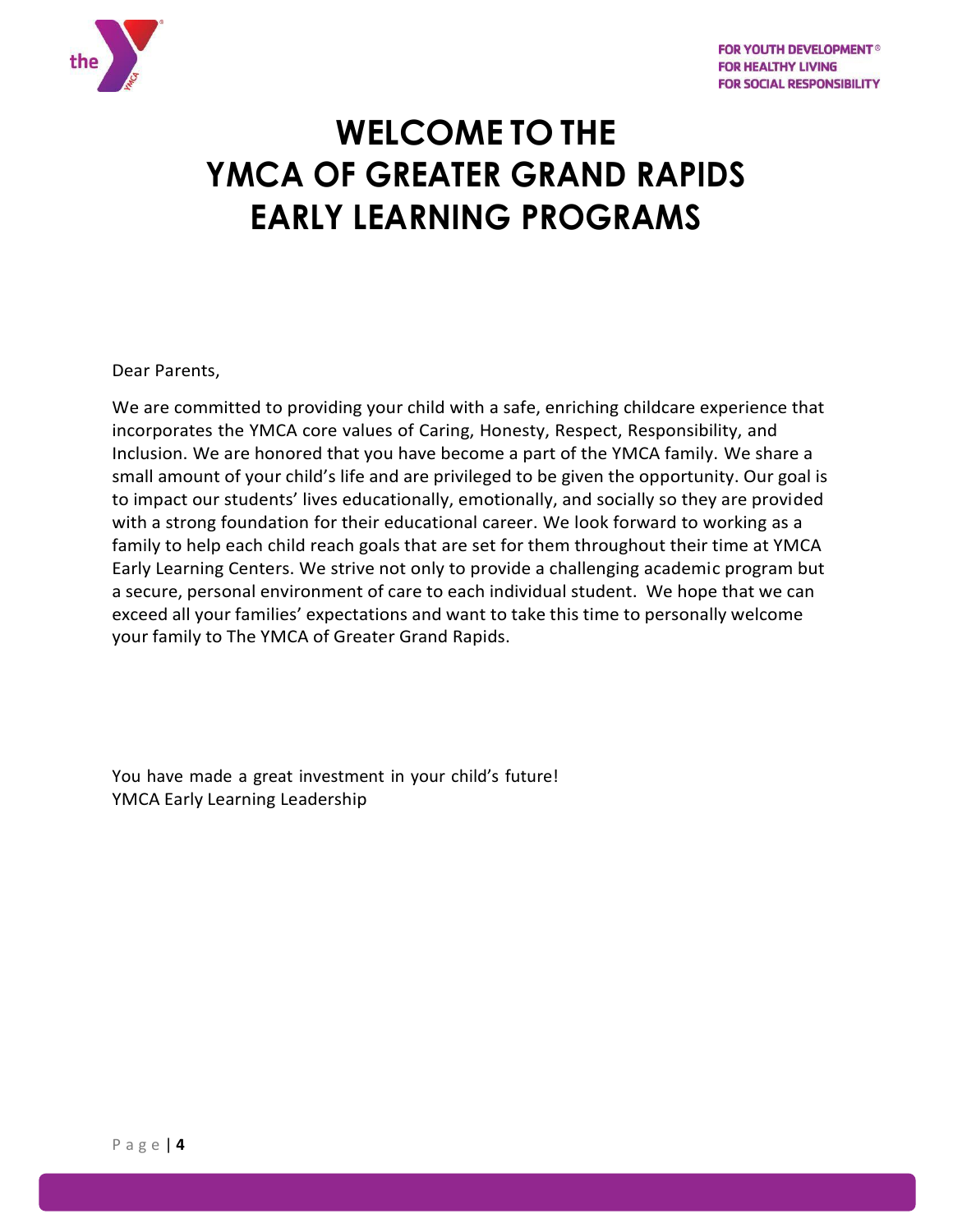

This parent handbook provides valuable information about your child's activities, the program's philosophy, policies, and general information about our program. Families should be looking at this together prior to a child's admission to the program. Any questions parents may have regarding this handbook are to be referred to the program director.

## <span id="page-5-0"></span>**YMCA MISSION STATEMENT**

Guided by our Christian principles, we strengthen the spirit, mind, and body of all individuals.

The YMCA opens its doors to anyone, regardless of race, gender and religion or socioeconomic background, and we are committed to serving everyone who comesin. As a result, we look to meet each person where they are, including providing opportunities for financial assistance.

#### <span id="page-5-1"></span>**Our Cause At the Y**

Strengthening community is our cause. We believe that positive, lasting personal and social change can only come about when we all work together to invest in our kids, our health, and our neighbors. That is why we focus our work on three areas of focus, known as Pillars:

- Youth Development: Empowering young people to reach their full potential
- Healthy Living: Improving individual and community well-being
- Social Responsibility: Providing support and inspiring action in our communities.

#### <span id="page-5-2"></span>**Our Purpose At the Y**

Our purpose is to be the most impactful convener of community resources focused on helping all youth and adults succeed and be their best selves.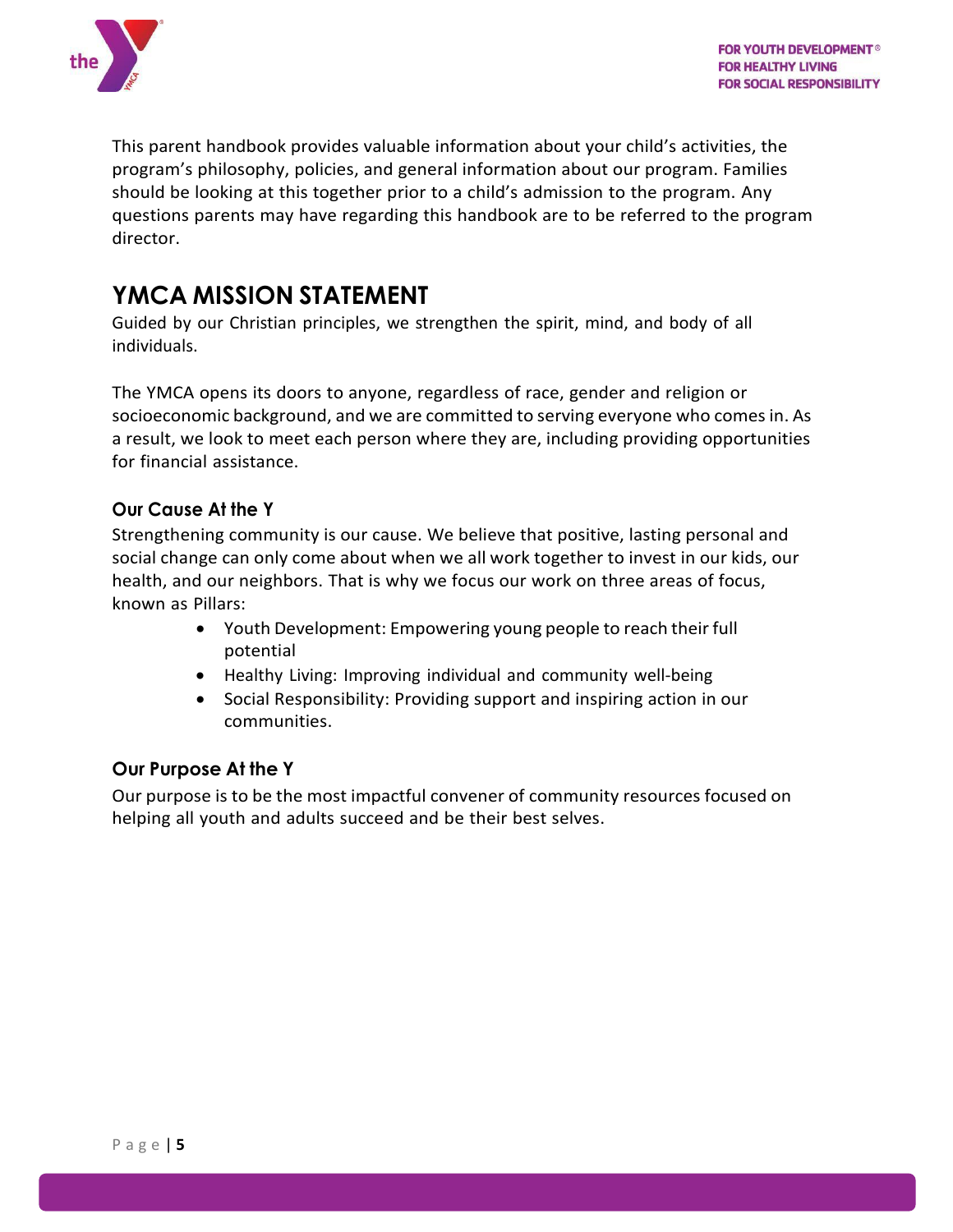

## <span id="page-6-0"></span>**CORE AREA OF FOCUS**

#### <span id="page-6-1"></span>**Youth Development: Empowering young people to reach their full potential**

The objective of the YMCA of Greater Grand Rapids Youth Development Programs is to substantially increase our capacity to prepare children for school and to support their year-round success. We are developing evidence-based Early Learning, Out-of-School Time Learning and Summer Learning Loss Prevention curriculums to improve the academic outcomes of every child and teen in our care. Our new programming aligns the Y's strengths with key educational milestones: **being ready to learn for kindergarten, reading at grade level and being academically on track in elementary school, middle school and high school.**

#### <span id="page-6-2"></span>**Healthy Living: Improving individual and community well-being**

The objective of the YMCA of Greater Grand Rapids Healthy Living Pillar is to improve lifestyle health and health outcomes in West Michigan. The Y will help lead the transformation of health from a system largely focused on treatment of illnesses to a collaborative community approach that elevates well-being, prevention, and health maintenance. Our programming aligns with Y's strengths with key health and wellness milestones: **achieving personal health and well-being goals, emphasizing prevention for all people including those at-risk or reclaiming health, and healthy choices are easy, accessible and affordable for all.**

<span id="page-6-3"></span>**Social Responsibility: Providing support and inspiring action in our communities** The objective of the YMCA of Greater Grand Rapids Social Responsibility Pillar is to foster connectedness, strengthen support networks, and encourage investment in our communities. The Y will activate resources and engage people from diverse populations and perspectives for individual and collective action. Our programming aligns with the Y's strengths and seeks to address critical social issues affecting our communities. **We seek to ensure diverse, underserved and isolated communities feel supported by the Y, people give their time, talent and treasure in support of community needs, and our Y convenes and collaborates to develop local, state and national solutions that address key issues facing our communities.**

#### <span id="page-6-4"></span>**Core Values**

The YMCA partners with families to instill our mission and values in every person. Therefore, it is important for every staff member to know the mission of the YMCA, as well as the 5 core values, Honesty - Respect – Caring – Responsibility - Inclusion.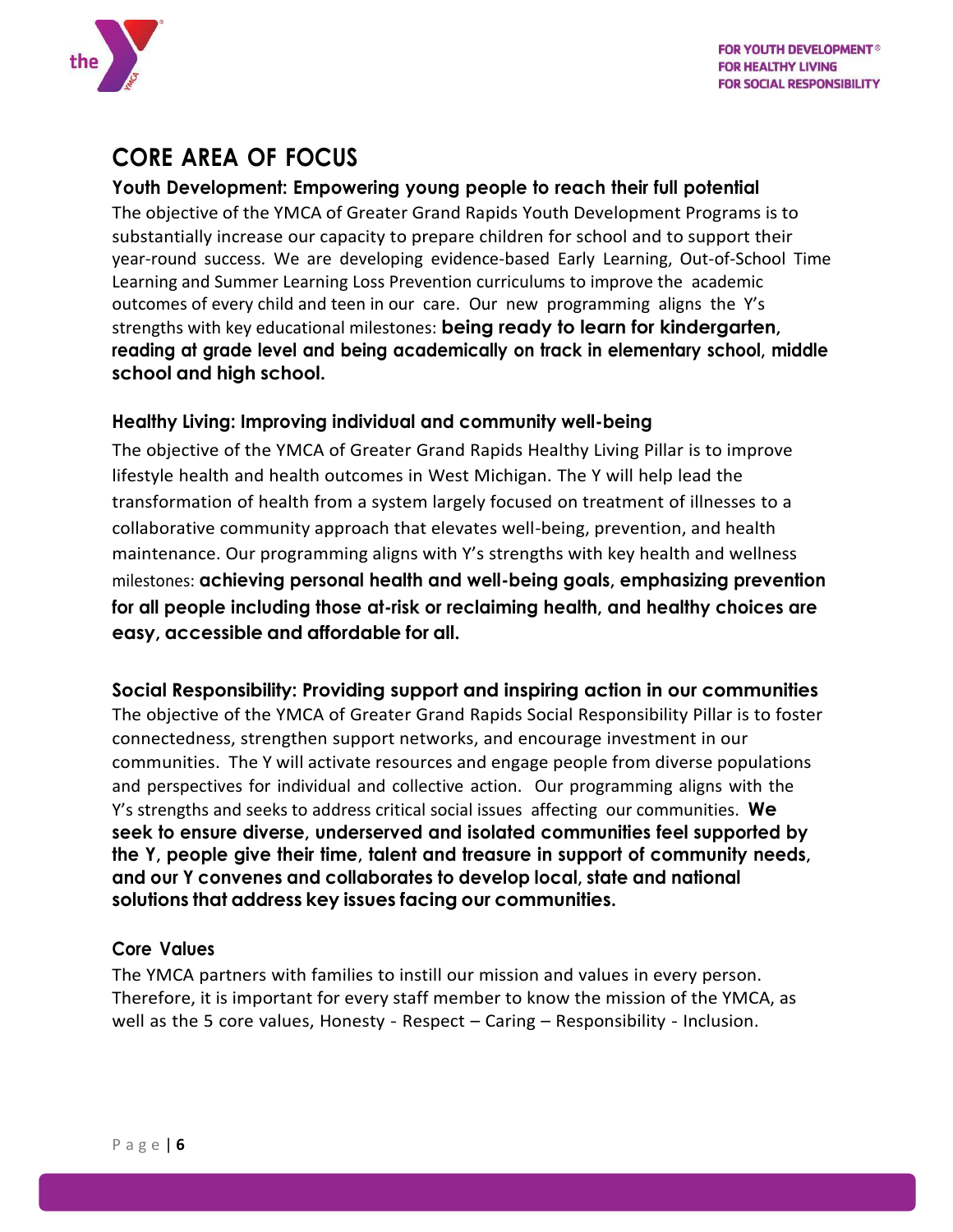

## <span id="page-7-0"></span>**PHILOSOPHY**

The YMCA Early Learning Program is geared to the individual needs of children. Each room provides a play centered environment with a wide range of materials and developmentally appropriate activities, which allow children to manipulate, discover, explore, make choices, and create according to their interests. Each child is recognized and valued as a unique individual with a capacity for growth and development. Through group and individual activities, each child is encouraged to develop emotionally, socially, creatively, and intellectually, at his/her own rate.

Our definition of quality is formed from the YMCA using standards established by the Michigan Department of Education, YMCA of the USA, and most importantly the needs of the individual children and parents we serve.

The essential component of our program is our staff. Staff are trained in growth and development and set age appropriate expectations. Staff guide and direct children with warmth, concern, acceptance, approval, and respect enabling children to develop a strong, positive self-concept. A warm responsive atmosphere is provided to foster a sense of trust and autonomy, as well as to encourage cooperation, communication, and respect for others.

The YMCA believes strongly that quality child programming is only possible when parents are involved in the makeup of the program, directly or indirectly. A variety of options are available for parents to participate in some way.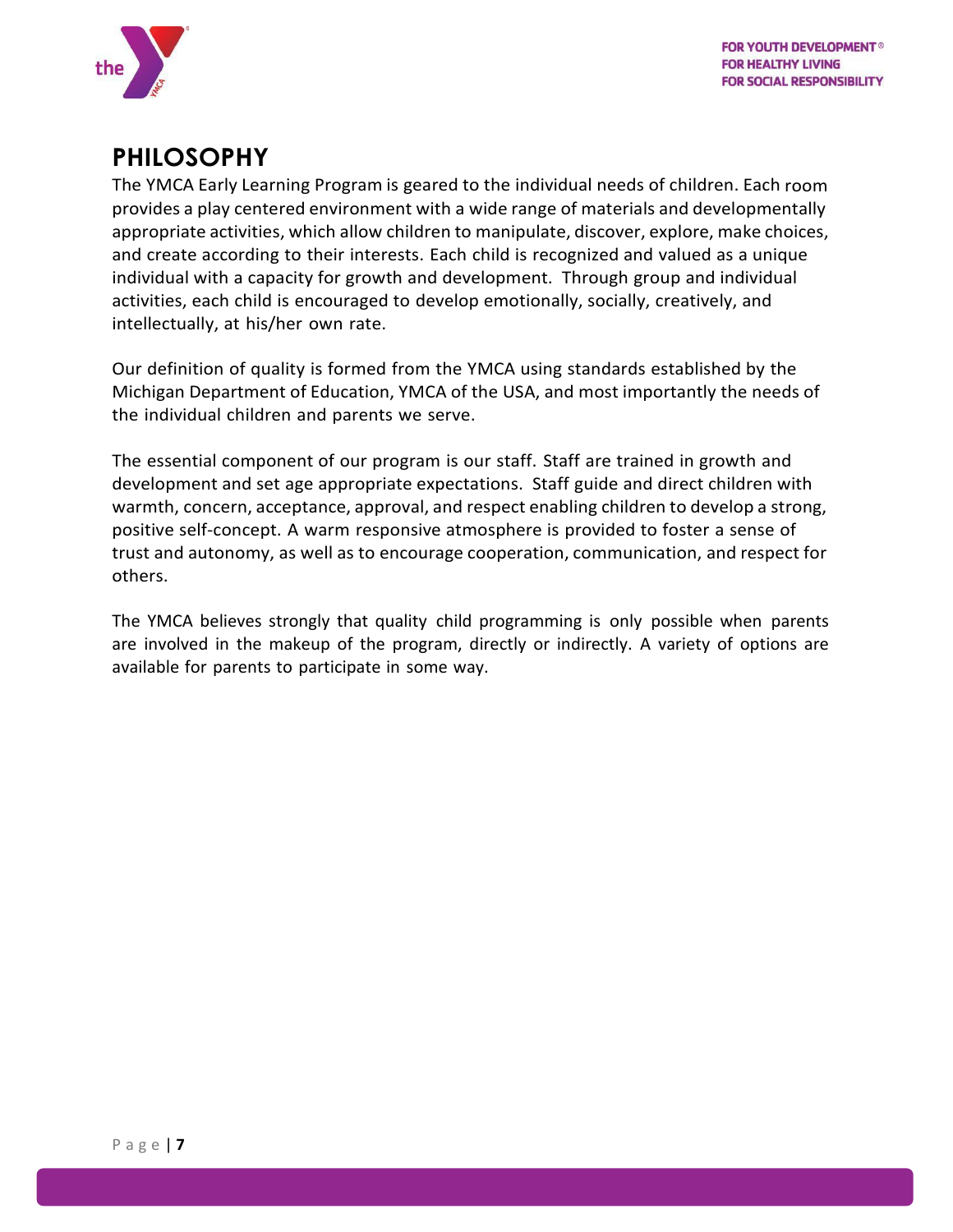

## <span id="page-8-0"></span>**ADMISSION**

Parents may enroll their children in either a full-time or part-time basis, depending on the availability of the program. Children will be enrolled on a first come first serve basis, regardless of nationality, race, gender, or creed. Full-time enrollment will be considered first, over part-time. Part-time families may be asked to change their schedule to accommodate incoming children or at classroom transition time.

Before a child can begin attending the program, it is mandatory that the program have the following items:

- Online enrollment packet including financial policy and agreement
- Food program enrollment form and income eligibility statement (if applicable)
- Health appraisal form along with immunization record.
- Ages and Stages Questionnaire (within 2 weeks of enrollment)

#### <span id="page-8-1"></span>**Hours of Operation and Holidays**

The YMCA early learning programs will be open Monday through Friday. Hours vary at each location. In the case of an unexpected closure the YMCA will not be responsible for refunds, the Chief Operating Officer of the YMCA will reserve the right to make any changes to this policy per the situation. In the event of severe weather, closings will be posted via TV broadcastings, media websites and the YMCA website (www.grymca.org). In these cases, the YMCA will make every effort to communicate this information with as much notice as possible. Additionally, tuition remains the same, regardless if the program closes for any planned (holiday, professional development) or unforeseen circumstances (severe weather, power outage, as examples).

The program will be closed on the following days: New Year's Day President's Day – YMCA of Greater Grand Rapids Early Learning Professional Development Memorial Day Independence Day Labor Day Thanksgiving Day Friday after Thanksgiving Christmas Eve Day Christmas Day Professional Development Day (up to one additional day per calendar year with a 30-day notice)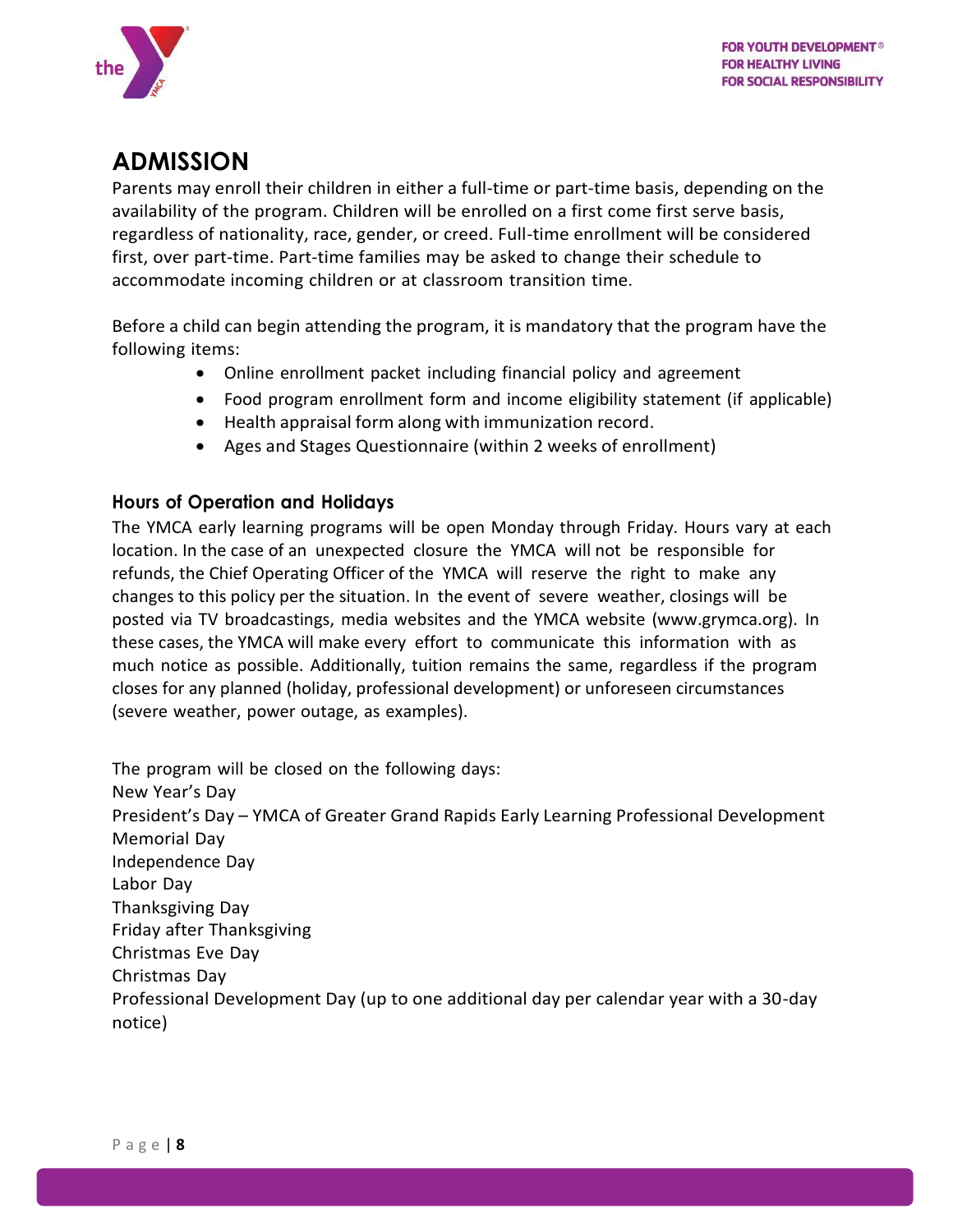

## <span id="page-9-0"></span>**INCLEMENT WEATHER POLICY**

In case of inclement weather the Y will be open normal hours at our program locations. The Y believes childcare program participants rely on the services of the Y, especially for employment purposes, and participate at their own risk.

Early Learning programs located in school or community buildings will typically remain open even if the school day is canceled by the district, or the building closes.

- In the event a program closes mid-day, families will be notified and given one (1) hour from the time the decision has been made, or unless otherwise noted, to pick up their child.
- If a situation arises when a program is dismissed for a storm moving in, the Y reserves the right to cancel the program as approved by the YMCA Senior Leadership
- Child Care Staff will contact parents of facility/program closure. If appropriate, closure will be included on the Y's social media and GRAIL (TV/Radio) communications.

## <span id="page-9-1"></span>**PAYMENT SCHEDULE AND FEES (WAITLIST)**

Parents will be informed of their tuition payments, and payment due dates upon enrollment. The YMCA reserves the right to change tuition only after a minimum of two weeks' notice has been given to parents. Billing will occur according to the payment schedule you received at the time of enrollment. All funds are expected to be available on the designated draft date. If for any reason they are not available, the account will be charged a \$10 late payment fee. Three consecutive weeks of nonpayment may result in termination of enrollment. We will make every effort to work with our families in the case of challenge/hardship; families should communicate with their Directors as early as possible to explore possible solutions. Failure to keep your account current is grounds for disenrollment of your child. When you enroll and sign up for specific days, you are reserving the time, space, staff, and provisions for your child whether he/she attends or not. Part time families may add additional days if space is available. Switching of days is only allowed with director approval.

#### <span id="page-9-2"></span>**Registration Fee**

A non-refundable registration fee is required per child. The registration fee is waived for YMCA members.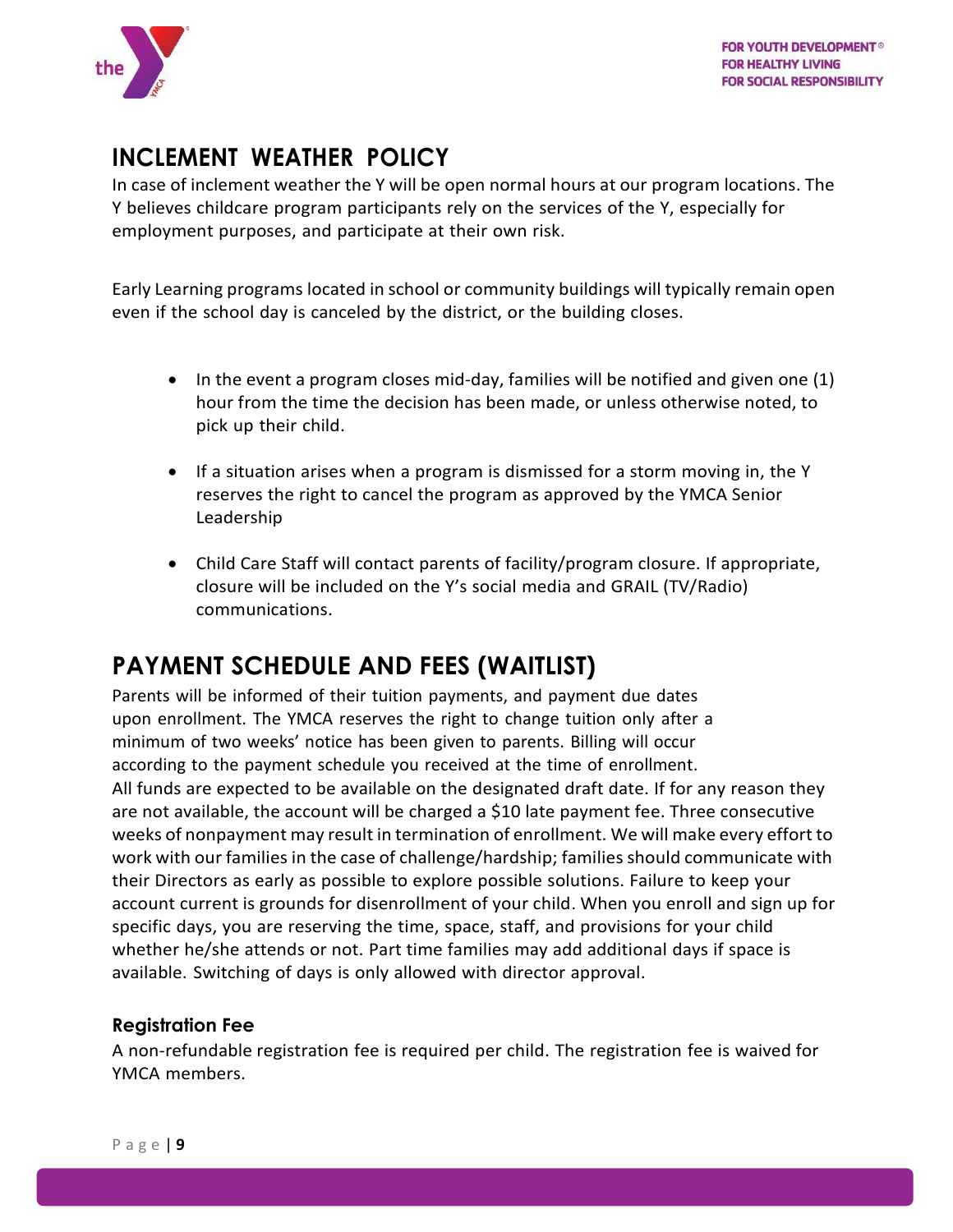

#### <span id="page-10-0"></span>**Discounts and Financial Aid**

We know that providing the best quality care for your child represents a financial commitment. Just as our community is full of diversity, this program has a rich diversity of families including economic diversity. The Y has scholarships available through its Annual Campaign to help reduce tuition. If interested in applying for assistance, please see your program director for the application. In addition, the Y also accepts childcare subsidy payments through the Department of Human Services, however, most subsidies do not cover all our tuition costs. Parents are responsible for all co-pays that they will incur for their child's tuition. Parents are also responsible for filling out all necessary paperwork to keep their subsidy current. If for some reason the parent loses their subsidy, the parent is responsible for the full payment of tuition.

We offer a 5% sibling discount, which is applied to the oldest child in attendance, school age programs are exempt.

#### <span id="page-10-1"></span>**Waitlist**

Locations offering a waitlist will have \$25.00 non-refundable fee per child. Once a spot becomes available, after two weeks the Y has a weekly holding fee of two (2) days per child per week. This would also apply in cases where the child will not be attending the program for a period, over several months, but the family is interested in holding their spot.

## <span id="page-10-2"></span>**SCHEDULE AND SCHEDULE CHANGES**

We understand things change and there may be a need to adjust your child's attendance schedule. Part-time families may add additional days if space is available. We require at least two weeks' notice to make the appropriate adjustments, scheduled changes must also be done in writing and sent to the Director of the program. To ensure we are being cognizant of our required ratios, we need adequate time to assess the staffing and ratio needs of the program. Every effort will be made to accommodate schedule changes.

We do not deduct absences or holidays from your fee. Your fee pays for direct operational costs. When you enroll and sign up for specific days, you are reserving the time, space, staff, and provisions for your child, whether he/she attends or not.

#### <span id="page-10-3"></span>**Late Pick Up**

In the case of late pickups, the staff are trained to handle the circumstance by following the steps detailed below:

- All attempts will be made to contact the parents by phone.
- After 15 minutes, the emergency contact person will be contacted.
- After 60 minutes, with no contact from parent or emergency contact, Child Protective Services will be called.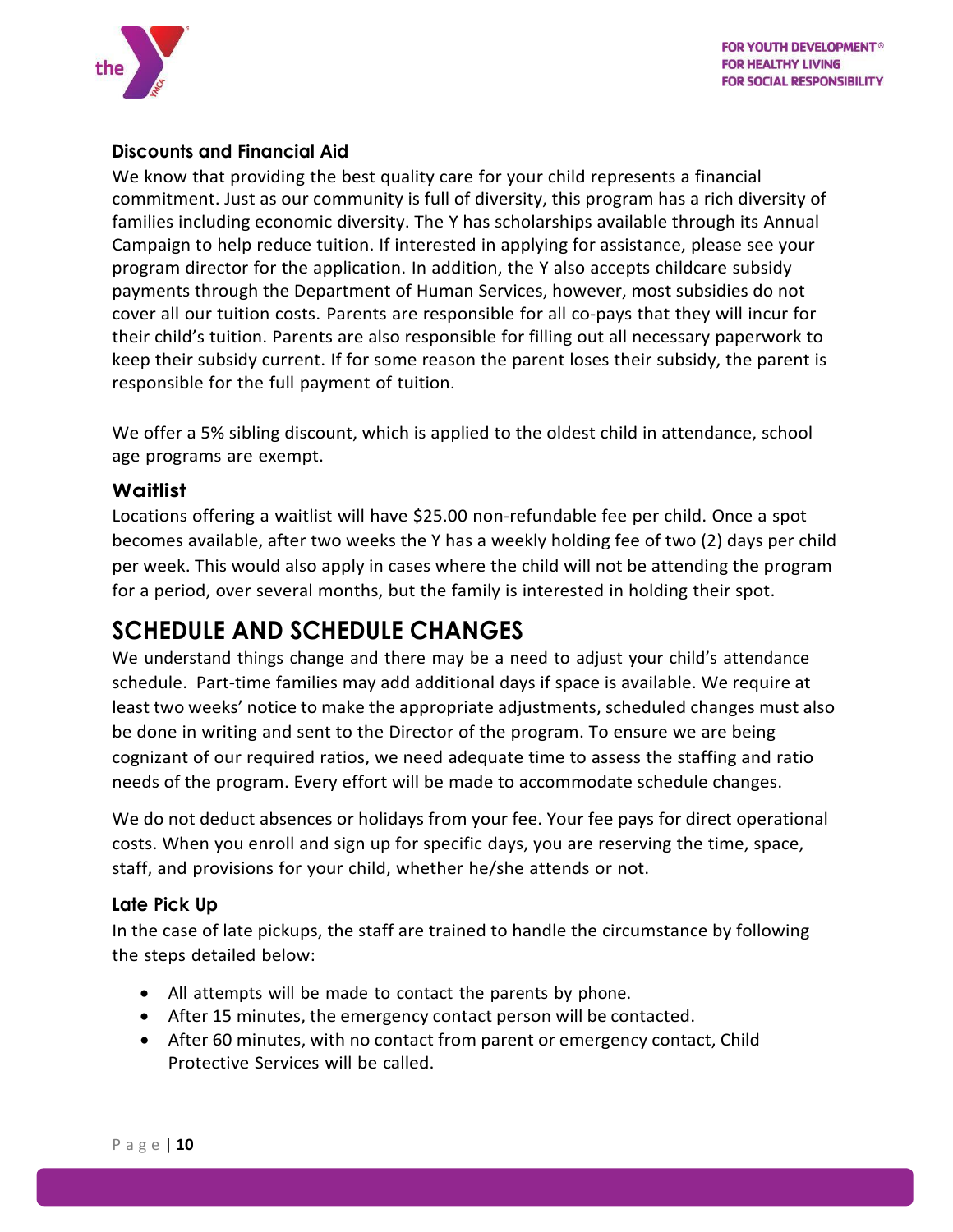

Should an emergency arise causing the delay in pick up, please notify the program site as soon as possible and specify an expected time of pick up so the site staff have an opportunity to plan accordingly.

Late pickups do require an additional charge of \$1 per each minute; the parent will also be required to sign a late pickup notice upon arrival.

#### <span id="page-11-0"></span>**Vacation Time**

As a full or part-time enrollee, your child is entitled to vacation time with the following stipulations:

- The family must be in good financial standing with the center.
- Children must be absent from the center.
- Days of vacation will equal one week of enrollment. Example: Your child attends 3 days a week; therefore, you are entitled to 3 vacation days.
- There are no rollovers. Vacation time must be taken before Dec. 31.

Vacation time will be distributed as follows for full- time families based on when your child is enrolled during the first year.

| January-March    | 5 Days |
|------------------|--------|
| April-June       | 4 Days |
| July-September   | 3 Days |
| October-December | 2 Days |

Vacation time will be distributed as follows for part-time families, enrolled 2-3 days a week, the first year:

January-June 2-3 Days (depending on days enrolled) July-December 1 Day

## <span id="page-11-1"></span>**DROP OFF/RELEASE AND AUTHORIZED PICK UP PROCEDURES**

Parents must always accompany their children to the classroom. There is an attendance sheet where parents will note the date and time of arrival and initial this information. When the child is picked up, the same information will be noted. No child will be released to a parent unless they come into the center. We will check identification on everyone until the faces become familiar. Anyone picking up a child needs to be 16 or older.

The Y will give either parents or legal guardians' equal access to the child. We cannot withhold or limit access to a child per parent request, regardless of the reason. Current court documentation must be on file with the center to deny release to either of the legal parents or guardians of the child.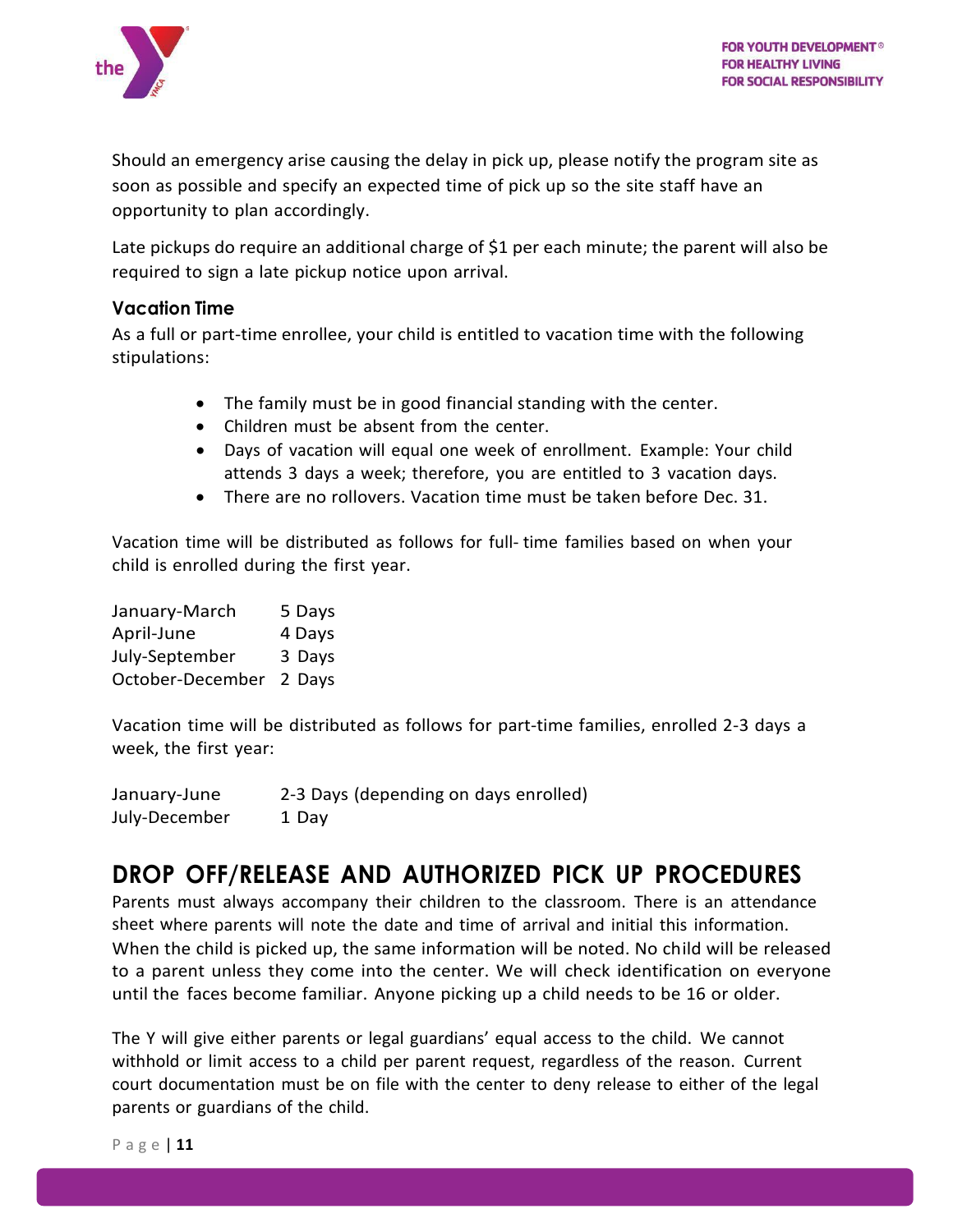

Children will only be released to the parties whose information was included in the enrollment packet. If there is an immediate need to authorize a different pick up, this notification should come in the form of written communication (if the information cannot be provided in writing a call to the Program Director or Site Coordinator will serve as notification). A child shall be released to either parent unless a court order prohibits release to a parent. A copy of the order specified is to be kept on file at the program. The YMCA staff are trained and required to address the following circumstances in the manner detailed below:

#### <span id="page-12-0"></span>**Intoxicated Parent**

If a parent arrives at the program site or branch to pick up a child, and appears to be intoxicated, the staff member will write down the parent's name, date and time of the incident, and give the information to the Program Director. Staff may offer to call someone else to pick up the child but are not allowed to stop the parent from leaving. The Director will follow up with the family.

#### <span id="page-12-1"></span>**Separated Parent**

If parents are separated, but not legally divorced, the YMCA has no right to deny access to a child from either parent. If one parent is concerned about the safety of the child when the child is with the "other" parent, action should be taken through the court system.

However, without a restraining order, the YMCA childcare staff will not prevent access to the child by either parent.

#### <span id="page-12-2"></span>**Emergency Release**

If a parent is unable to pick up their child, they should decide from another adult, already listed on the emergency card, to pick the child up. If this is not possible, and an adult that is not on the emergency card must pick the child up, the parent should notify the staff either in writing or over the phone. Any adult, that staff do not recognize, must show proof of photo ID.

#### <span id="page-12-3"></span>**Release toan Older Sibling**

If a parent wishes for a YMCA staff to release their child to an older sibling, they need to be at least 16 years of age and on the emergency card, or the parent must have given written prior notice.

### <span id="page-12-4"></span>**GRIEVANCES**

We believe that communication is key for a strong teacher/family relationship. If a concern arises while your child is enrolled, we recommend the following suggestions:

Talk with the child's teacher or the program director. Try to not "drop in" to talk. Schedule a time that is convenient for both of you so you can give your undivided attention. Be clear on what your question is about. State the nature of the concern and what you would like to see happen. Be sure that when you are finished, you both are clear about what you have discussed and the desired outcomes including time frames.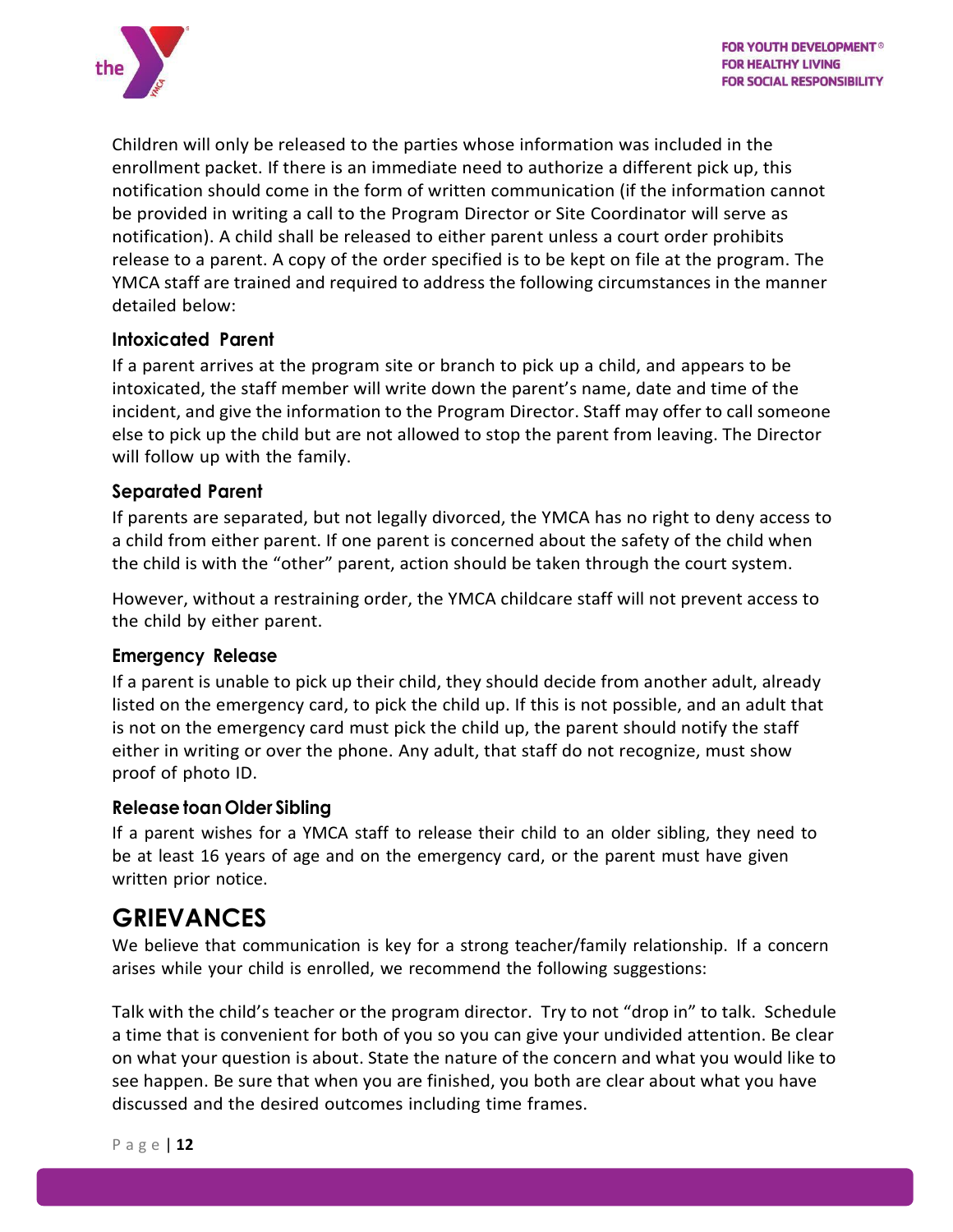

## <span id="page-13-0"></span>**WITHDRAWAL PROCEDURES**

If you are planning on leaving the program, you are responsible for giving a two-week advanced notice. If a parent withdraws a child without two weeks advance notice, the family is responsible for paying for two full weeks. Two weeks un-notified absence is considered grounds for termination.

#### <span id="page-13-1"></span>**Disenrollment Policy:**

Due to the nature of our programming cycles, children who are removed from a YMCA program because of noncompliance with our outlined Behavior Management Policy will not be eligible to enroll in future programs (i.e. *Winter Break Day Camp, Spring Break Day Camp, Summer Day Camp, Before and After School Programming*) for a minimum of 6 months from date of disenrollment. After that timeframe has past, a redetermination will be made at the discretion of the Program Director. When a family wishes to re-register, a meeting with the Program Director must take place prior to program starting to discuss expectations and a trial period.

## <span id="page-13-2"></span>**PROGRAM EXPEREINCE**

#### <span id="page-13-3"></span>**Staff Supervision**

The center shall always provide appropriate care and supervision by sight and sound of children. The ratio of teachers to children present always shall be based upon all of the following provisions for:

INFANTS AND YOUNG TODDLERS, 0-30 months, there shall be one teacher for 4 children OLDER TODDLERS, 30-36 months, there shall be one teacher for 8 children CHILDREN 3 YEARS OF AGE, there shall be one teacher for 10 children CHILDREN 4 YEARS OF AGE, there shall be one teacher for 12 children

If there are children of mixed ages in the same room, then the ratio shall be determined by the age of the youngest child.

#### <span id="page-13-4"></span>**YMCA Membership**

Each YMCA offers a variety of programs for family members, as well as memberships for individuals and families. We encourage childcare families to take this opportunity to plan for healthy, fun activities together. Through fitness/wellness activities families can become healthier and grow closer when the family comes to the Y together. Children enrolled full time, will receive a Youth Program Membership to the YMCA for as long as they are enrolled full time. Families are responsible for acquiring paperwork through the childcare director or YMCA membership department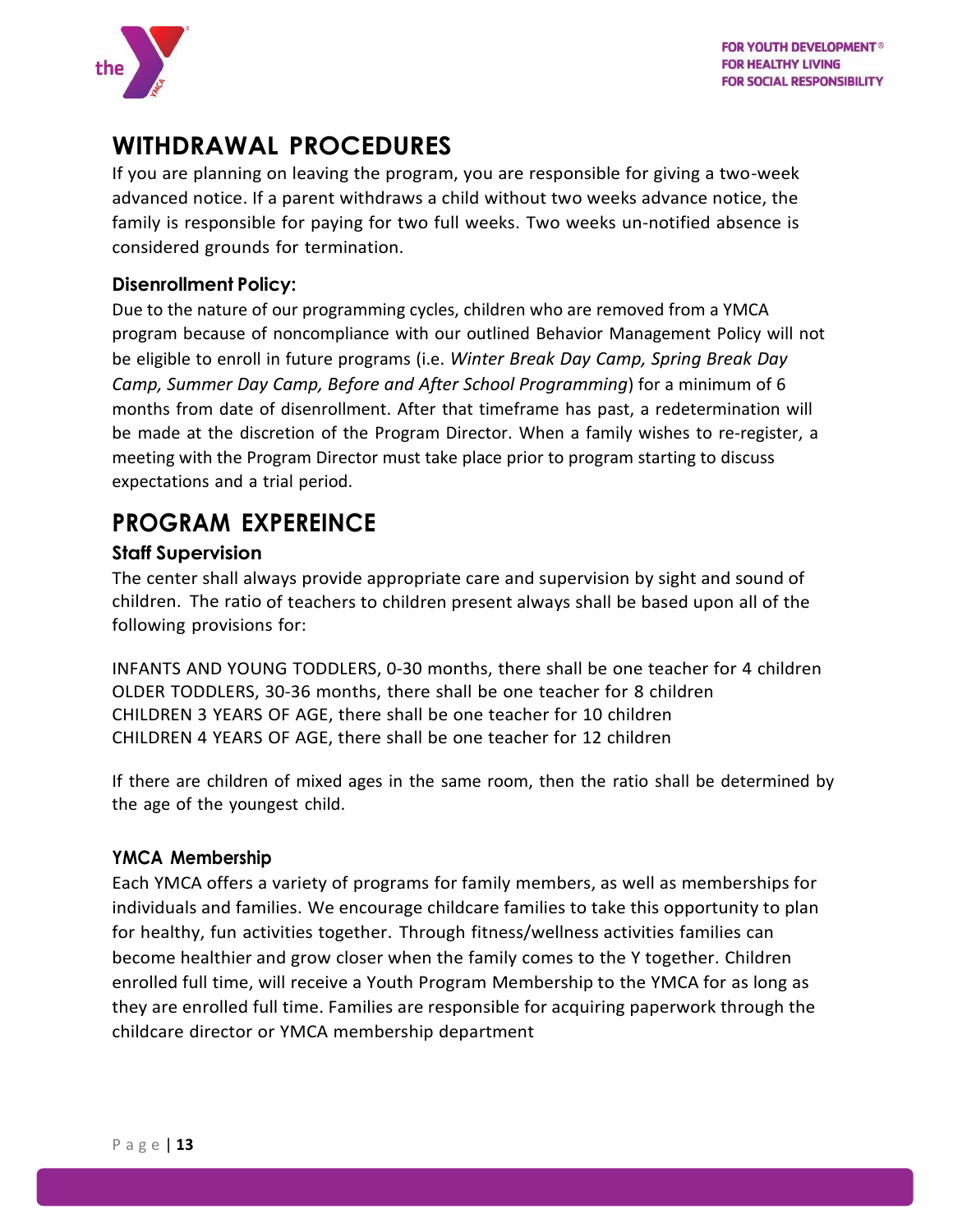

#### <span id="page-14-0"></span>**Curriculum**

The YMCA believes learning takes place as children touch, manipulate, and experiment with things and interact with people daily. At the YMCA Child Development Centers, children's play is an essential component of our curriculum and through their play experiences, themes or projects are developed that guide our daily activities and interactions.

The YMCA has ten core content areas: literacy, mathematics, science, and technology, physical, language, cognitive, social/emotional, language acquisition, social studies, and the arts.

By using this framework, we focus on:

- 1. How children develop and learn.
- 2. The learning environment in which children learn.
- 3. What children learn.
- 4. The role of the teacher.
- 5. The role of the family.

#### <span id="page-14-1"></span>**Sample Daily Schedule**

(Toddler and Preschool, schedules may vary among sites)

| From time the Center opens-8:00 a.m. | Arrival/Child Choice                       |
|--------------------------------------|--------------------------------------------|
| 8:00-9:00 a.m.                       | Breakfast/table toys                       |
| 9:00-10:00 a.m.                      | Small group/large group time               |
| 10:00-11:30 a.m.                     | Child choice/outside/gross motor           |
| 11:30 a.m.-12:30 p.m.                | Lunch                                      |
| 12:30-2:30 p.m.                      | Rest time/quiet activities                 |
| 2:30-3:30 p.m.                       | Snack/table toys                           |
| 3:30-4:30 p.m.                       | Small group/large group time               |
| 4:30-to the time the center closes   | Child choice/outside/gross motor/departure |

Please note, this is a typical schedule. Each classroom will have a personalized daily schedule to guarantee children's developmental needs are being met.

To assure that the changing developmental and individual needs of each infant and toddler are met, the program will permit children (0-2 1/2 years) to eat on demand and children (0-18 months) to sleep on demand and will not be required to function as a whole group. Teachers will plan developmentally appropriate activities based on the age and individual needs of each child. The lesson plan for infants will include daily "tummy time" with teachers interacting with children at their level.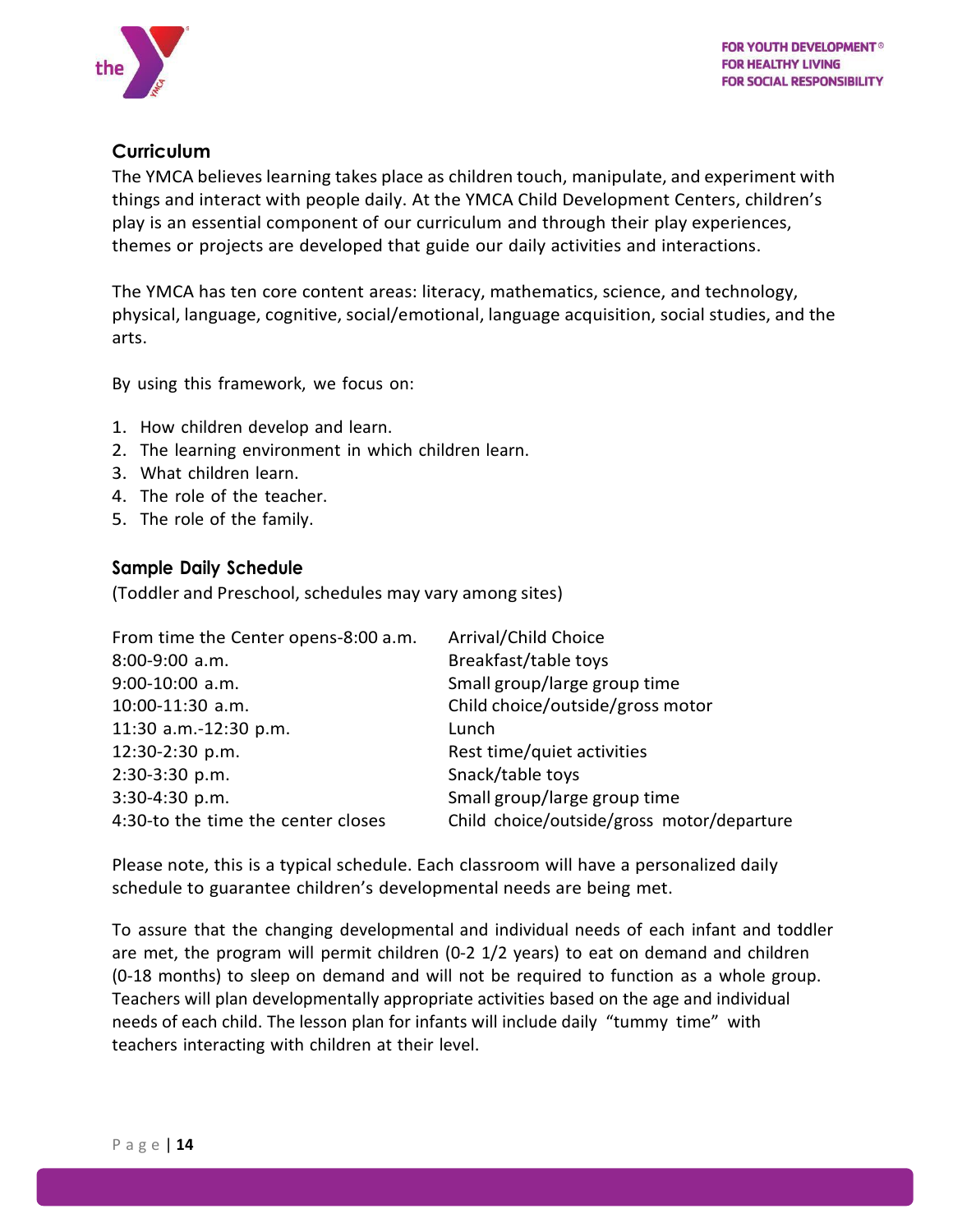

Based on developmental readiness and availability, the director, teaching staff and parent will work together to ensure a smooth transition process for each child into the next classroom

#### <span id="page-15-0"></span>**Outdoor Time**

Outdoor time is considered an integral part of our program. Physical activity helps children obtain fine and gross motor skill development and coordination which are necessary to reach developmental milestones. Daily moderate to vigorous activity will be provided outdoors whenever possible. Children will be required to dress appropriately for the weather. It is assumed that if the child is well enough to attend the center, he/she is well enough to go outside. Extreme temperature may determine limited play.

Children up to 12 months of age will be permitted to go outdoors when the temperature is above 30 degrees (with no negative wind chill) due to their inability to verbalize if they are cold and are less active physically. Children 12 months and older will be permitted to go outdoors when the temperature is above 20 degrees (with no negative wind chill) however, children 12 months to 2 ½ will limit their time to 20 minutes per scheduled time (until the temperature reaches 30 degrees). Preschool children 2½ and older may play outdoors when the temperature is 20 degrees (with no negative wind chill) with no time limits.

Days when there is a high heat index, children will remain indoors when the temperature is above 90 degrees (heat index factored in). At times, play will be limited, and additional factors will be considered (hydration, shade, limited active play, etc.).

Prior to going outdoors staff are required to ensure the safety of the area.

#### <span id="page-15-1"></span>**Screen Time**

The Y is committed to the well-being of the children in our communities. We are part of a national initiative led by YMCA of the USA, and adhere to the Healthy Eating, Physical Activity Standards.

HEPA Standards:

- NO screen time for children under the age of two years.
- Preschoolers and School-agers: Short videos or movies (30 minutes or less per day and rated G only) related to weekly theme or special event and only viewed on special occasions.

• Computer/iPad use will be limited to 15 minutes per day, per child or less. Screen time is permitted in limited dosage, short videos, or movies (30 min or less per week and rated G only) content must be related to weekly theme or special event(s) and must include program director approval and parent notification. Parent notification can be met by including the details/activity on the curriculum calendar, if the information has not been made available on the calendar a notification must be sent.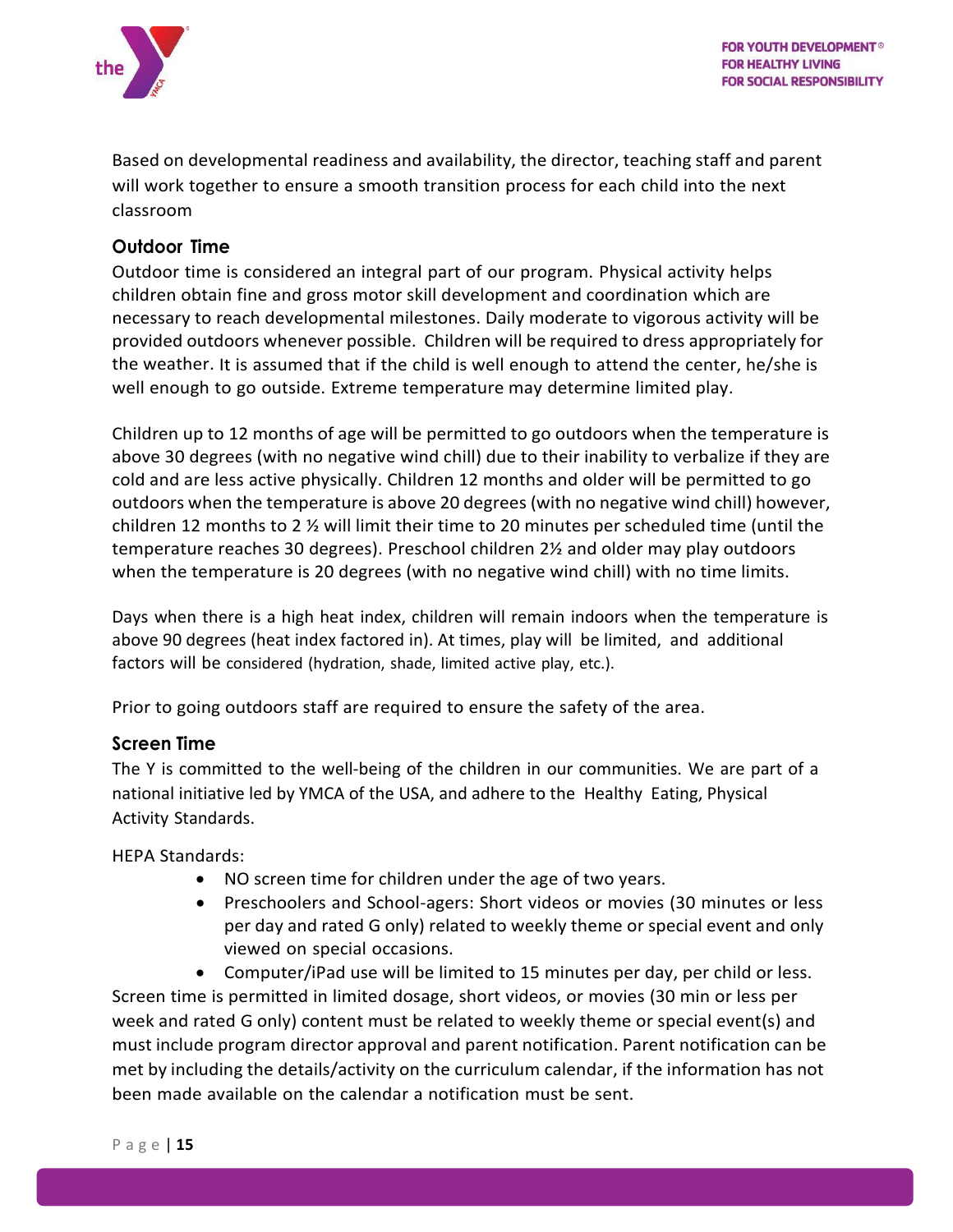

#### <span id="page-16-0"></span>**Field Trips**

In the case a field trip has been planned, parents/guardians will be made aware of any field trips at least 14 calendars days prior to the field trip. All children must have a signed permission slip from the parents/guardians. This permission slip will provide details on the field trip, describing all travel details, intended experience and any meal information.

#### <span id="page-16-1"></span>**Altering Appearance**

Childcare staff members doing children's hair, adding nail polish, or other means of altering a child's appearance can be perceived differently from family to family. If a program requires long hair to be in a ponytail for swimming, or may have a hair salon in the dramatic play area etc. parent approval is required prior to engaging in the activity. We need to ensure we have parents' verbal consent to do the child's hair (comb out, braid, ponytails, etc.) or polishing nails, or any other means of altering a child's appearance.

#### <span id="page-16-2"></span>**Birthday Celebrations**

In support of our core areas of focus, the YMCA celebrates the milestones of each child in our program. Our locations strive to acknowledge a child's birthday in a way which supports creating equitable experiences and lifelong healthy habits. We serve a diverse community which means every child may have varying access to resources and may also have different personal needs and dietary restrictions. For this we discourage families from bringing in items such as goody bags, homemade sweets, and snacks. We ask that families work in coordination with the program leadership to determine what celebratory items are most appropriate for the program. This may mean encouraging families to bring in items which enhance the curriculum and enrichment activities.

#### <span id="page-16-3"></span>**Bringing Items from Home**

The nature of our program allows children to experience a variety of engaging activities while in attendance, for this setting its best to minimize distractions by discouraging items from home. We thoughtfully plan days when students may be encouraged to bring items in to share with others. Out of respect for the activities taking place in the program, the connections amongst peers, and to ensure things are kept safely, we ask that children refrain from bringing items. Should they come to the program with an item from home, we will ask them to keep it stowed away with their belongings until they are picked up (unless it is a share day). Nap time items, comfort items, and blankets are welcome at any time.

#### <span id="page-16-4"></span>**Lost and Found**

The YMCA will not be held responsible for lost items. A program lost and found box will be made available during programming. Please check with staff if you need assistance. Unclaimed lost and found property will be kept for one week and then donated to local charities.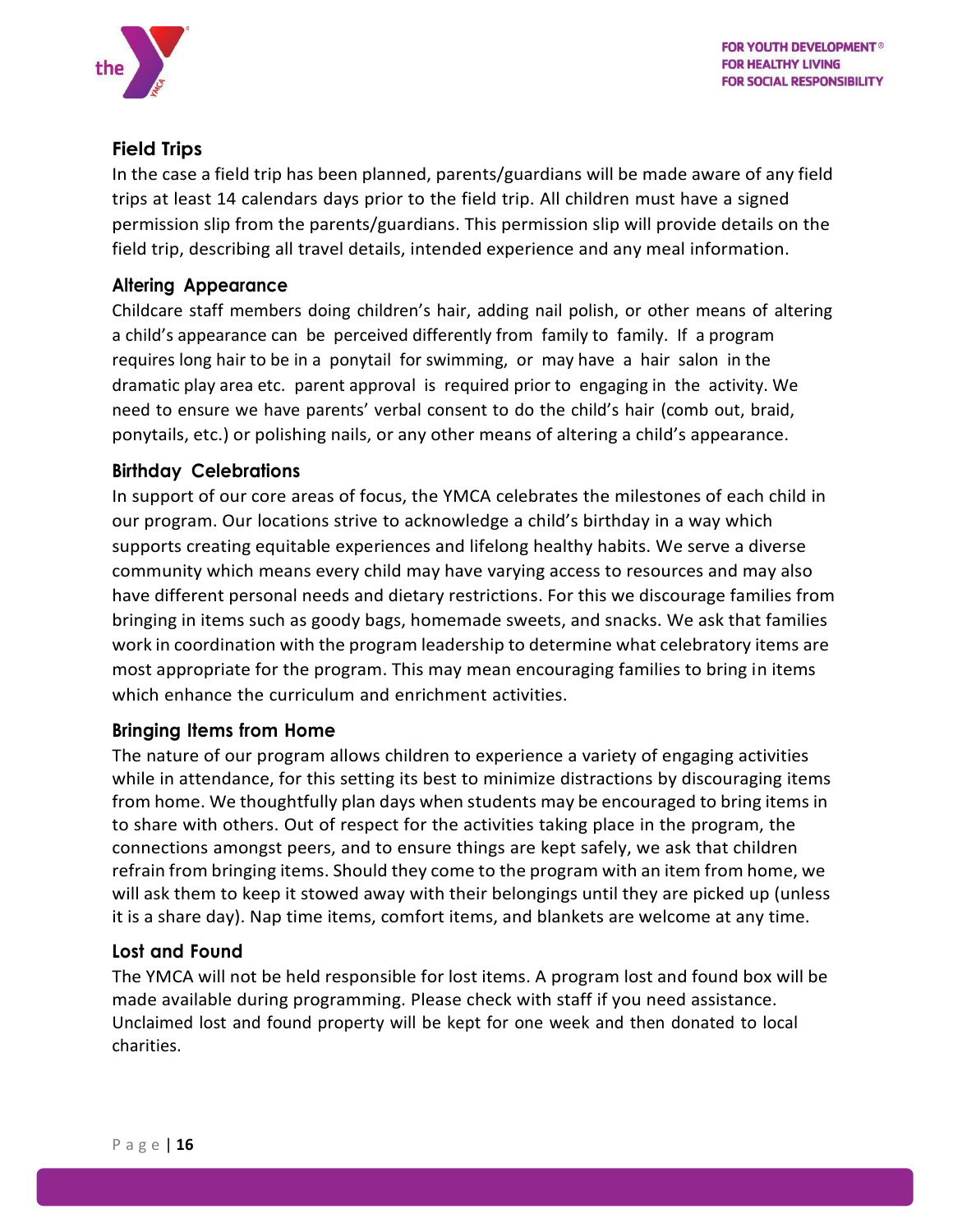

#### <span id="page-17-0"></span>**Screening and Assessment and Classroom Transitions**

Our program uses a variety of screening and assessment tools and are inclusive of family culture, experiences, and children's abilities. Teacher and family communication are critical to the child's developmental success. Upon enrollment, parents will be given the Ages and Stages Questionnaire screening tool to complete on their child. This tool allows the teaching staff to have background knowledge on the development of each child to set curriculum and educational goals for a successful transition into the YMCA program. This screening tool is also utilized by YMCA teaching staff as needed throughout the year and will be conducted in the child's familiar environment.

The YMCA conducts assessments on all children at least twice annually (generally fall and spring). The teaching staff assess each child in their environment by documenting observations, collecting samples of work, and creating portfolios. The YMCA uses the Teaching Strategies Gold as the tool for these assessments. Through these intentional observations, teaching staff is able to have a comprehensive picture of the developmental needs of the individual child as well as the classroom as a whole, which will be the basis of

planning for individual, small and large group activities. The teaching staff will conduct conferences with families to discuss the child's progress and together create a plan based on the child's needs and developmental goals.

If the teaching staff and/or the parents feel there is a need for further formal assessment or assistance based on our evaluation, the YMCA will provide additional resources or refer the family to the appropriate agency. All results of the screening/assessment are kept confidential.

Based on developmental readiness and availability, the director, teaching staff and family will work together to ensure a smooth transition process for each child into the next classroom. Limiting the number of transitions between rooms and number of caregivers, help children develop deeper relationships with adults, and a feeling of trust in the world. There are times when it is necessary to transition children from one classroom to the next. Transition to a new classroom should be built into the schedule, and parents, children and staff should all prepare for the change. Parents should be involved, from the beginning, in establishing the plan for transitioning their child to the new room. All persons involved should know what to expect and feel comfortable with the changes that are about to take place. Transitions involve the teaching team, center director, and family. There must be space in the classroom for the transition to occur, and licensing ratios will always be maintained during the transition period. The family will always have an opportunity to meet with the director/teaching team and ask questions about the transition (if needed)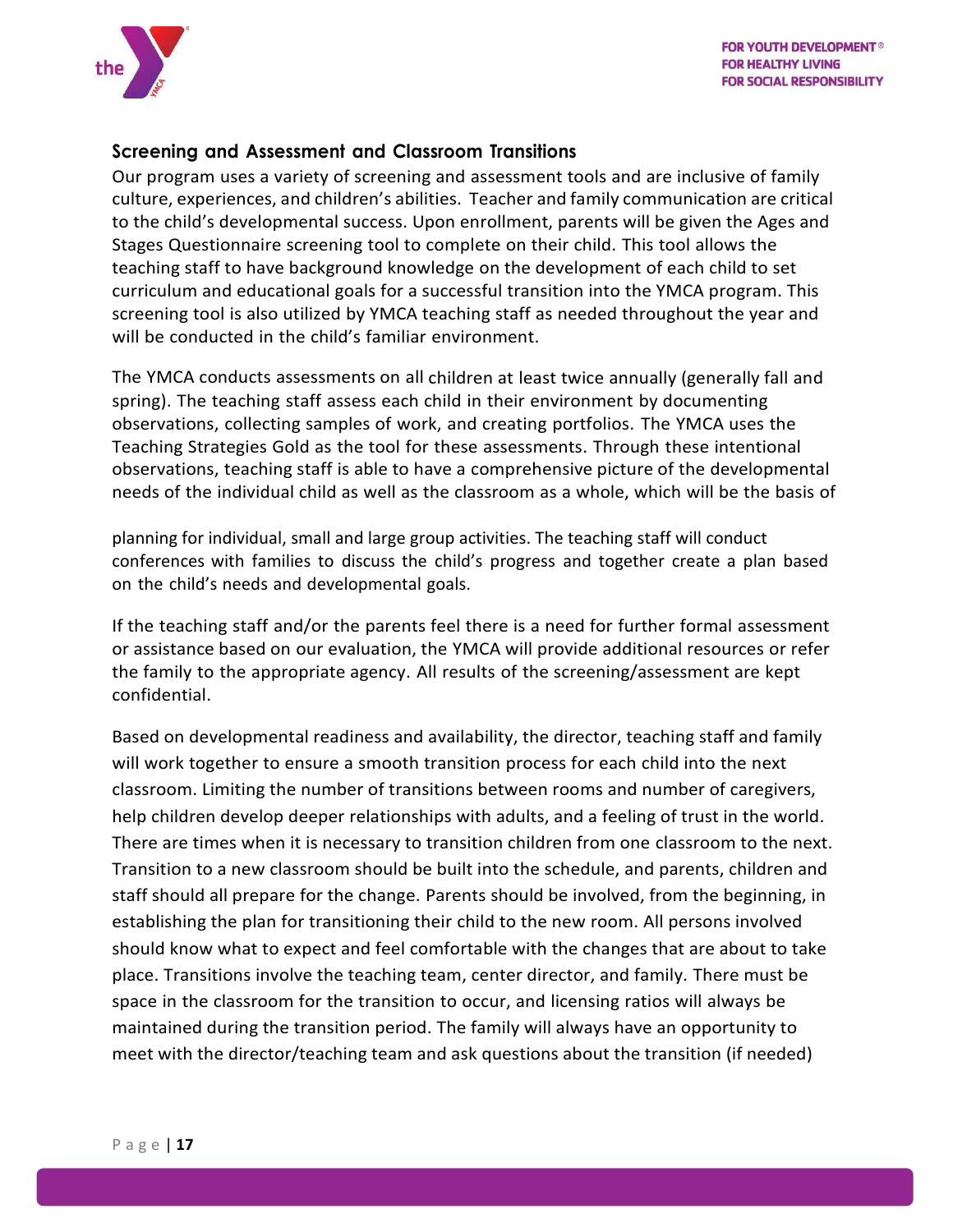

## <span id="page-18-0"></span>**PARENT/GUARDIAN INVOLVMENT AND COMMUNITICATION**

The YMCA is committed to maintaining close, positive relationships with the parents of every child enrolled in our program. We strive to include family culture, language, and experiences as part of our curriculum and daily routines. Staff are required to communicate daily with the families and other staff members, in a positive and professional manner.

General information as it relates to the classroom/program experience should be shared during parent interactions discussing things related to the child's overall experience in programming. Infants, toddlers, and children requiring special accommodations, a daily report describing the following information must be shared with the parent:

- Food intake; time, type of food, and amount eaten.
- Sleeping patterns, when and how long they slept.
- Elimination patterns, including bowel movements, consistency, and frequency.
- Developmental milestones.
- Changes in the child's usual behaviors.

We want to encourage participation and awareness of our program experience. Teams are expected to work collaboratively to send out regular communication. Communication should come in various forms:

- Overall program updates, highlights and needs (typically done in newsletter format) monthly at minimum.
- Program specific curriculum, events, updates, highlights, and needs (typically offered by way of program communication areas).
- Memos and notifications for immediate needs and program changes.
- Volunteer opportunities (typically offered in a "Ways to Engage" board/communication area)
- Ouch reports (Parents will be notified the same day an incident or injury has occurred.
- Field Trips
- Changes to program operations such as holidays and closures.

Photos of children taken by the YMCA and/or taken by the family are not to be shared on social media unless we have written consent from the families of all children in the photo. Family members may be reminded by the staff that they will not be able to take the photo if other children in the picture should not be photographed. The program director will have a list of children approved to be photographed.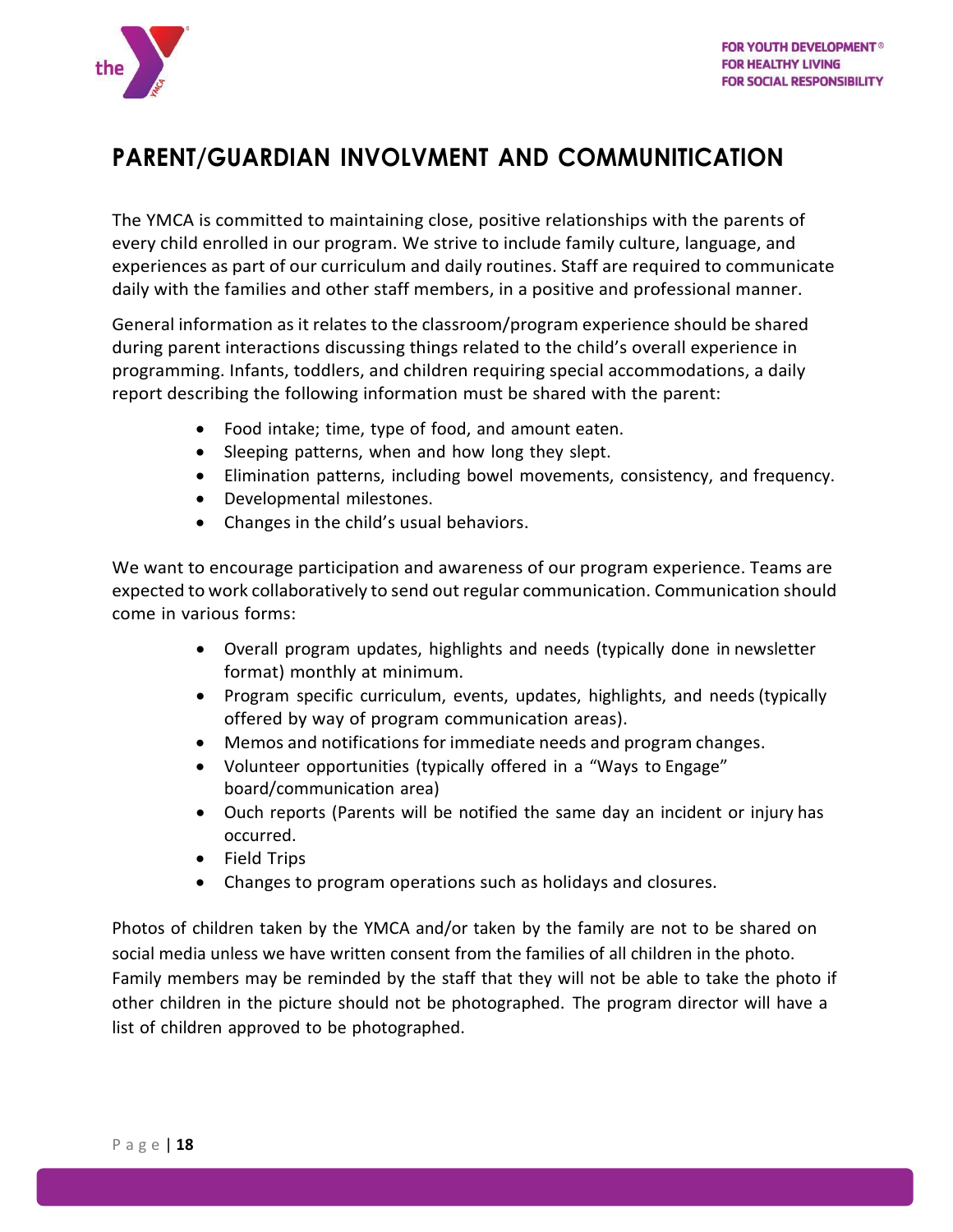

Hello Cards, are posted in each programming site to help families identify their child's caregivers and program staff. Each staff member will have their picture and Information posted within their first week of work, this is a great way for families, guests, and volunteers to meet and learn more about our team.

#### <span id="page-19-0"></span>**Tadpoles**

Each classroom has an iPad with a program called Tadpoles which enables teachers to create daily reports that are sent to parents for every child, every day. These reports include information about daily [activities,](http://www.kidsfirst1.com/child-care-programs/) meals and snacks, diapering/toileting, educational achievements and more. Reports are automatically emailed to the parent when their child is signed out for the day. We also use our iPads to send pictures, and occasionally short videos, to parents so they can stay connected throughout their child's day.

A free mobile app, for smartphones, will be provided so that this information, about their child can be received anywhere that email can be accessed.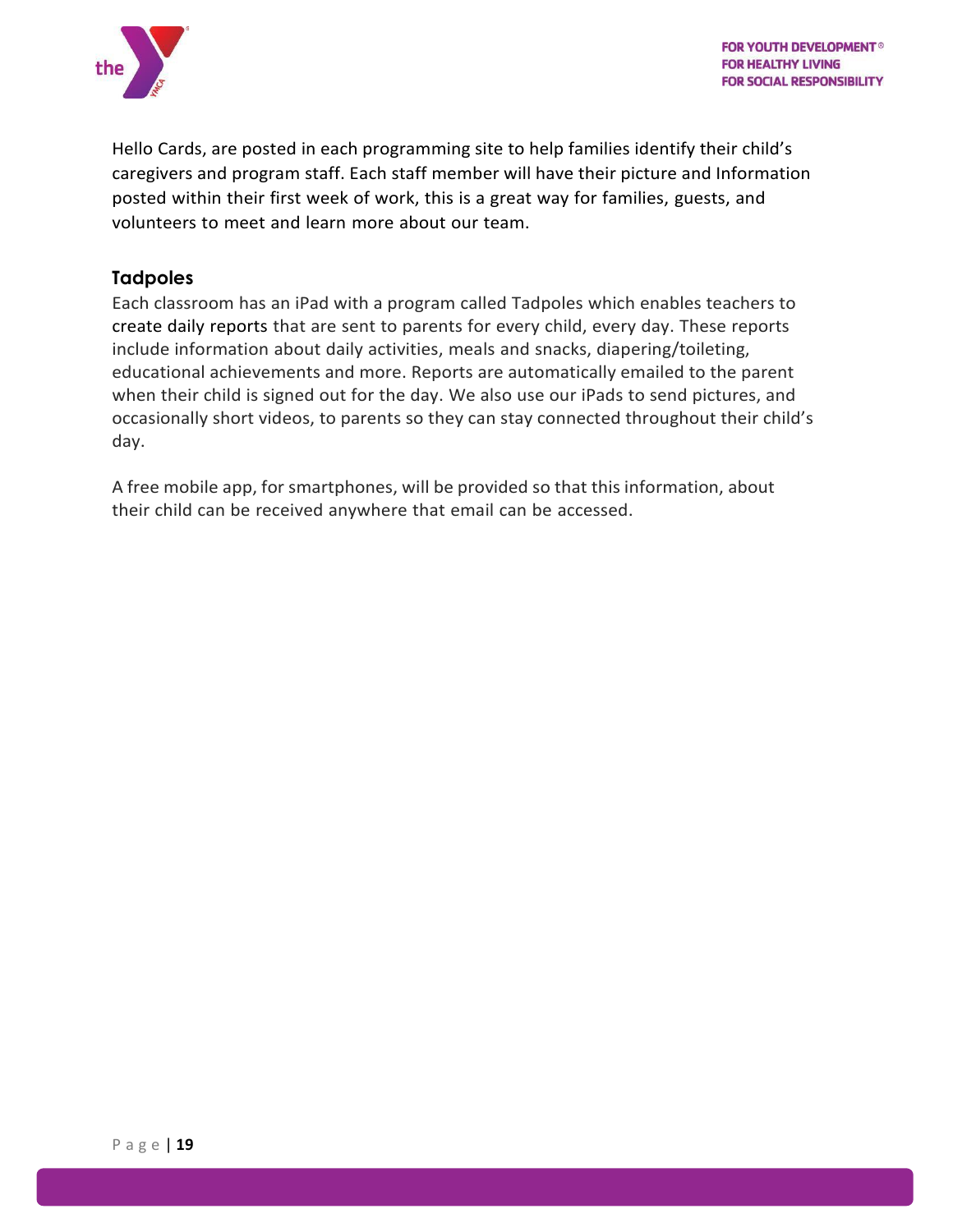

## <span id="page-20-0"></span>**MULTICULTURAL AND GENDER FREE ENVIRONMENT**

The YMCA encourages diversity within our program. We offer an anti-bias curriculum and encourage families to share their cultures with the children. Books, activities, posters and foods provide the children with a chance to experience a range culture.

#### <span id="page-20-1"></span>**Inclusion**

The YMCA is inclusive and makes every attempt to reasonably accommodate any child based on whatever their needs may be. Whenever possible, YMCA programs will work in partnership with the families to ensure an impactful experience may be provided for any child who needs extra support and attention for developmental and/or physical growth. We are open to working with any additional professional supports which have been secured by the parents. Our goal is to work together to create thoughtful approaches that are in the best interest of the child. At the time of enrollment, families are expected to share additional information about their child's needs with the staff. Program Directors will review all child enrollment information including the Health and Behavioral Notification form and communicate this information to staff.

#### <span id="page-20-2"></span>**Therapy**

At times students may be scheduled for behavioral, physical, occupational or speech therapy. YMCA programs will make every effort to accommodate therapists and to make time and space available for treatments. If a child receives therapy, parents must contact the program prior to treatment so they can schedule treatment times that are most appropriate for the student, as well as the other program participants. A visible space must be used. Therapist must sign in and out in volunteer logbook.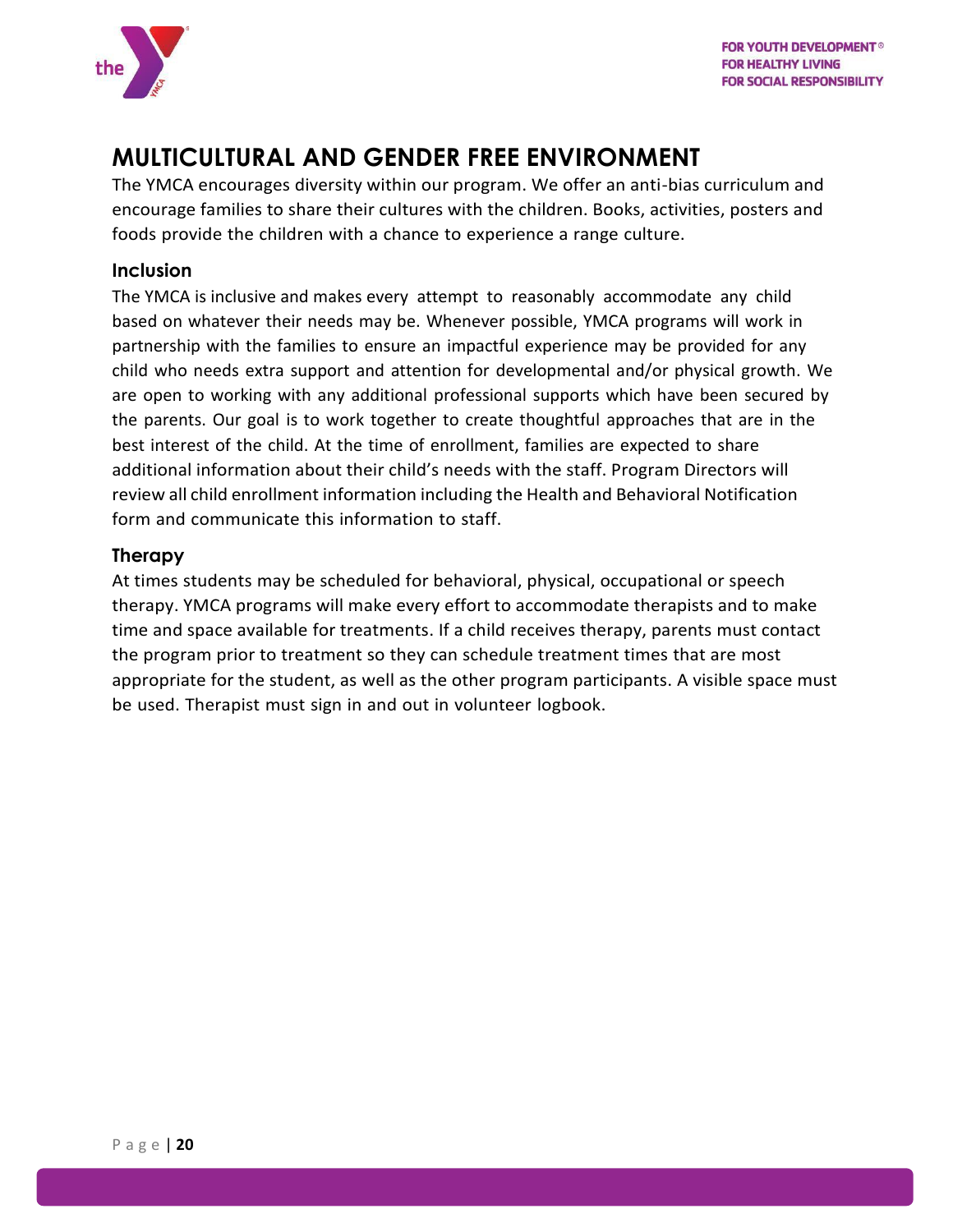

## <span id="page-21-0"></span>**HEALTH AND SAFETY STANDARDS**

#### <span id="page-21-1"></span>**Supervision**

The program shall always provide appropriate care and supervision by sight and sound of children.

#### <span id="page-21-2"></span>**Behavior Management**

Self-management skills and positive social interactions among children and adults are encouraged and maximize everyone's enjoyment of the program. Y programs use positive guidance methods including reminders, distraction, logical consequences, and redirection. Children are expected to support the classroom experience by adhering to the following guidelines:

- Consistent rules are clearly stated. Children are expected to work and play within known limits.
- Behavior expected of children is age appropriate and according to their developmental level.

An atmosphere of trust is established for children to know that they will not be hurt nor allowed to hurt others. Staff members strive to help children become acquainted with themselves and their feelings. This will help them learn to cope with their feelings and control them responsibly.

Staff will avoid the use of competitive situations, comparative remarks, threats, physical punishment, shaming, or labeling children. At no time will spanking, shaking, hitting, or slapping be allowed. Children will not be deprived of meals, snacks, rest, necessary toilet use, or outdoor play or activity time as a means of punishment, nor will any child be confined in an enclosed area. Each child will be cared for and disciplinary techniques will be used which are appropriate to the age level of the child and which foster positive selfesteem and encourage the eventual internalization of self-control. When a child misbehaves, he/she will be redirected to another activity. A discussion between child and staff will help the child to learn why his/her behavior was inappropriate. Occasionally a child may be removed from the immediate situation until he/she is able to gain control. Time out will not be used with children under the age of 3.

When a child's ongoing challenging behavior must be addressed, we will assess the function of the behavior. We will work with the family and we are open to working with families who have sought out professional support to develop an individualized plan to address the behavior as needed. Included will be positive behavior support strategies to help the child be successful. Repeatedly disruptive or dangerous behavior may result in loss of privileges or activities, suspension, or termination from the program.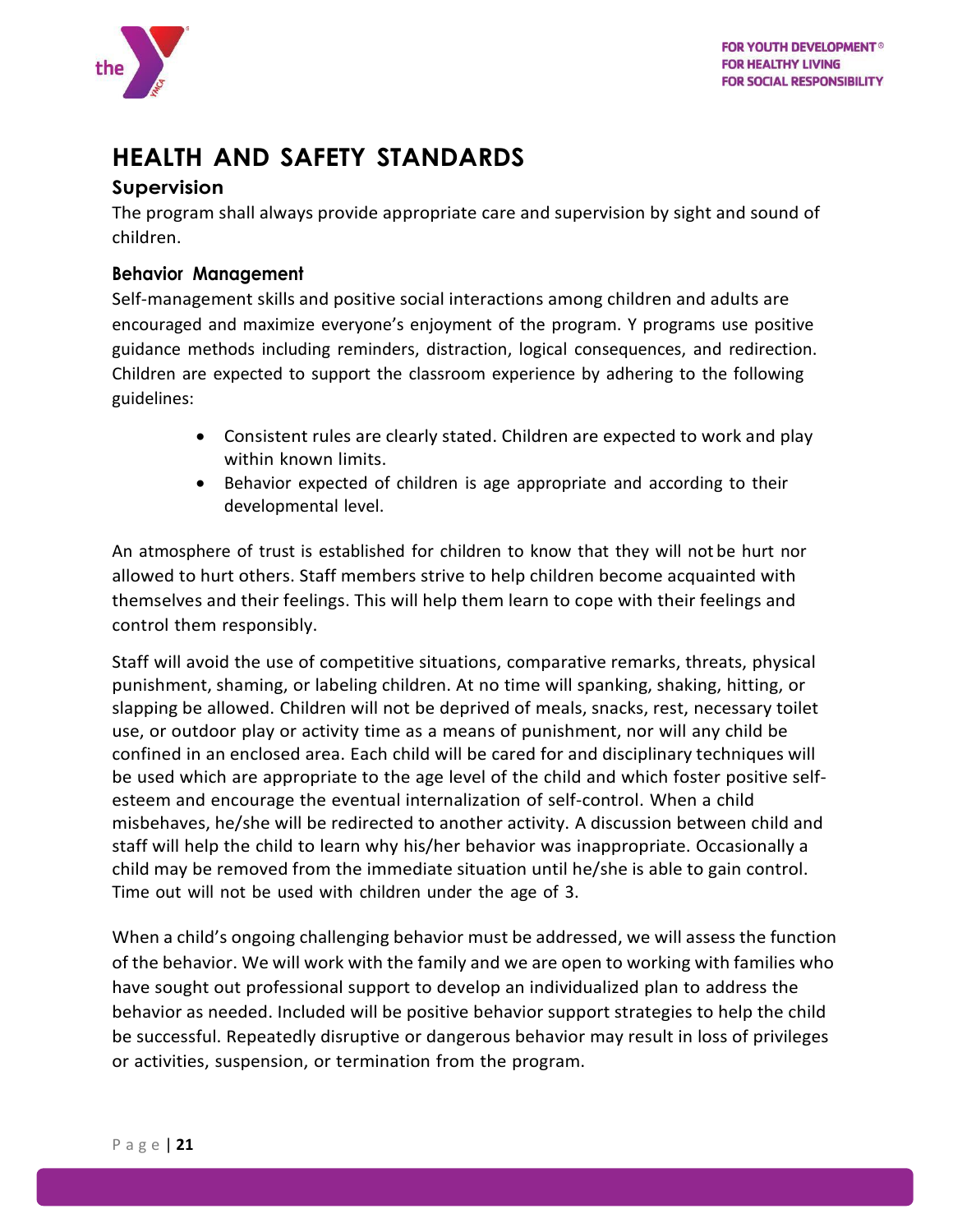

#### <span id="page-22-0"></span>**Health**

The YMCA is committed to the health of every child in our program. All staff will be required to meet center policies and attend training in health and safety practices. We will also provide additional family resources throughout the year.

#### <span id="page-22-1"></span>**Physicals/ Immunizations**

Physicals and immunizations need to be updated on a regular basis. Failure to meet these basic requirements, as set by the Michigan Department of Public Health, in absence of a valid waiver, requires the childcare program director to exclude the child from any childcare program. Local health departments may set requirements that exceed and take precedence over these minimum requirements. Parents are required to update the center with the child's immunization and physical records annually.

#### <span id="page-22-2"></span>**Beverages**

The classroom is a busy area with plenty of movement. To avoid any incidents, it is in the best interest of our programs not to have any hot beverages present in the classroom, center, or program spaces. All hot beverages are prohibited from every classroom no matter what type of container. Glass and/or porcelain containers are not permitted in programming.

#### <span id="page-22-3"></span>**Medication**

The program will administer prescription and over the counter medication with written consent of the parent/guardian and the child's health care provider once a day. Nonprescription, over the counter medication may only be given according to the directions on the label.

All medication must be stored in its original container with the label attached. The label must list:

- Child's first and last name
- Physician's name
- Name and strength of the medication
- Instructions
- Date the prescription was filled
- Expiration date

The Program will administer:

- Antihistamines/decongestants
- Cough suppressants
- Topical skin ointments
- Fever reducing medications will not be administered for fevers due to illness.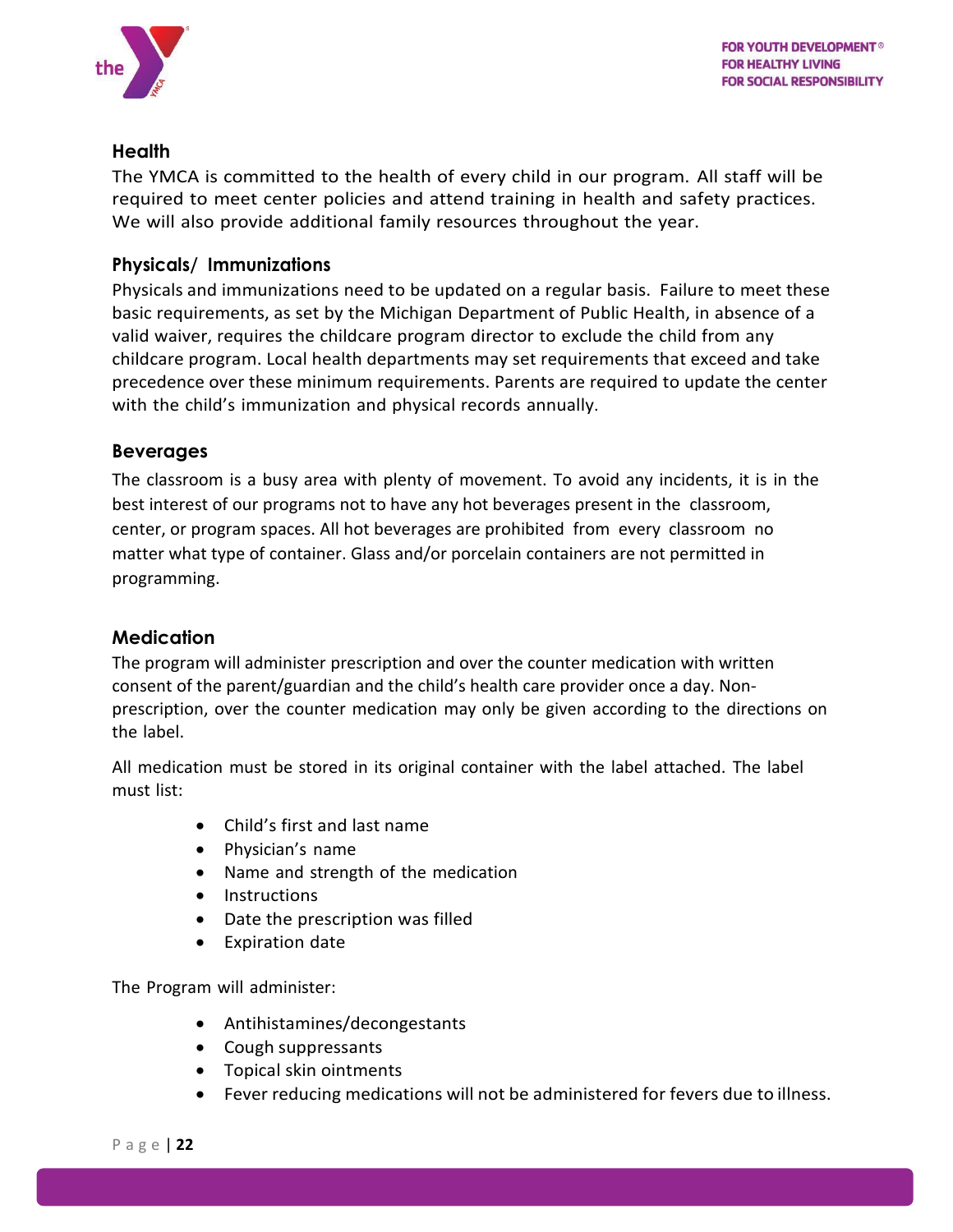

All medications will be checked for expiration upon administration. Expired medications will be returned to the parent for disposal. Any left medications will be destroyed or disposed.

#### <span id="page-23-0"></span>**Communicable Diseases**

To provide a healthy and engaging environment, staff will handle any case of communicable diseases in the following manner:

- Fever 100 by mouth and 99 under arm (one-degree calibration) will require a call to the family for the child to be picked up, this guideline follows the recommendations of the CDC.
- Diarrhea (2) loose, watery stools (even if no other sign is noted)- call parent for consult, if no explanation remove child from program/encourage pick up
- Any vomiting (exceptions for burp up) will require a call to the family to have the child picked up.
- Rash (any rash) already known to parents do not call parents- unless there is a difference in appearance.
- Bodily drainage (even with no other symptoms) will require a call to the family and for the child to be picked up.

The Program leadership reserves the right to decide whether a child is healthy enough to be in programming; the site leadership works closely with the headquarter office representative to ensure there is thorough consideration in these cases.

We reserve the right to remove a child from programming in the case of concernfordisease exposure.

Returning to Program:

- Child must be symptom free for 24 hours to return to program.
- Temperature has been below 100 degrees for 24 hours without Tylenol or Aspirin.
- Having taken an antibiotic for at least 24 hours, if prescribed.
- It has been 24 hours since the last episode of vomiting or diarrhea, without medication.
- The nasal discharge is not thick, yellow, and/or green.
- Eyes are no longer discharging, or the condition has been treated with an antibiotic for 24 hours.
- The rash has subsided, or the physician has determined that the rash is not contagious.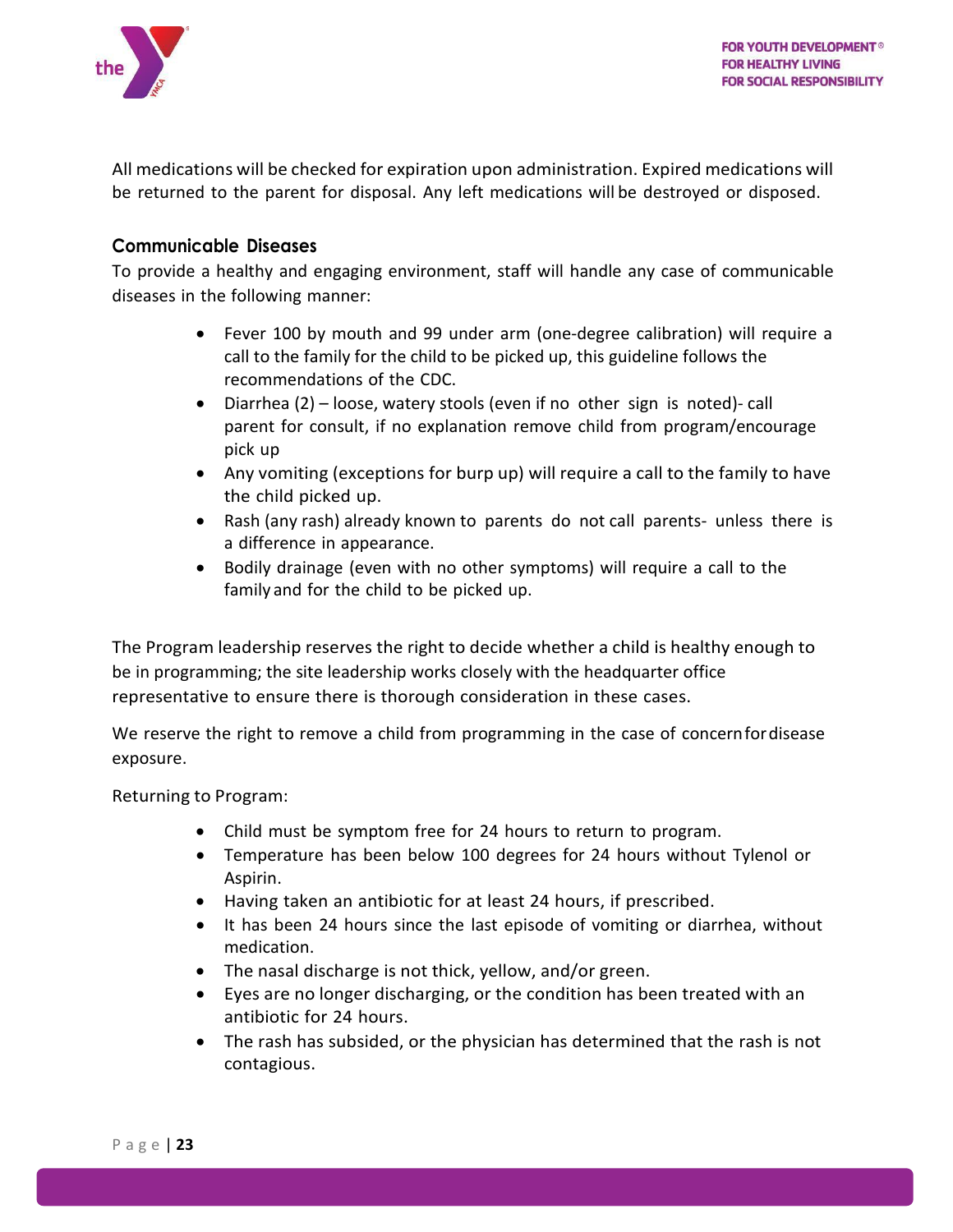

#### <span id="page-24-0"></span>**Lice Procedures**

Children are exposed to many things in their environment leaving them vulnerable to many circumstance, one common occurrence is lice. When handling a lice situation our programs follow the steps listed below.

If parent notifies the program after child has attended programming:

- Clean Materials immediately soft spongy absorbent
- Post notifications of exposure (always include a footnoted date)
- Post at the site on entry and exit doors- classroom specific door of parent communication area.

When appropriate (large exposures) an email notification may be sent. Any email communication sent to describe communicable disease and/or lice must be approved by the association licensing representative.

When the child returns to the program the lead program staff will complete a louse check before being permitted to attend program.

#### <span id="page-24-1"></span>**Pest Management**

State of Michigan law requires that schools and childcare centers that may apply pesticides on property must provide an annual advisory to parents or guardians of students attending the facility. Please be advised that the YMCA of Greater Grand Rapids utilizes an Integrated Pest Management (IPM) approach to control pests. IPM is a pest management system that utilizes all suitable techniques in a total pest management system with the intent of preventing pests from reaching unacceptable levels or to reduce an existing population to an acceptable level. Pest management techniques emphasize sanitation, pest exclusion, and biological controls. One of the objectives of using an IPM approach is to reduce or eliminate the need for chemical applications of pesticides. However, certain situations may require the need for pesticides to be utilized. As required by State of Michigan law, you will receive advance notice regarding the non-emergency application of a pesticide such as an insecticide, fungicide or herbicide, other than a bait or gel formulation, that is made inside or outside of the center or grounds, both during the school year and in the summer. Please note that notification is not given for the use of sanitizers, germicides, disinfectants, or anti-microbial cleaners. In certain emergencies, such as an infestation of stinging insects, pesticides may be applied without prior notice to prevent injury to enrolled children, but you will be notified following any such application.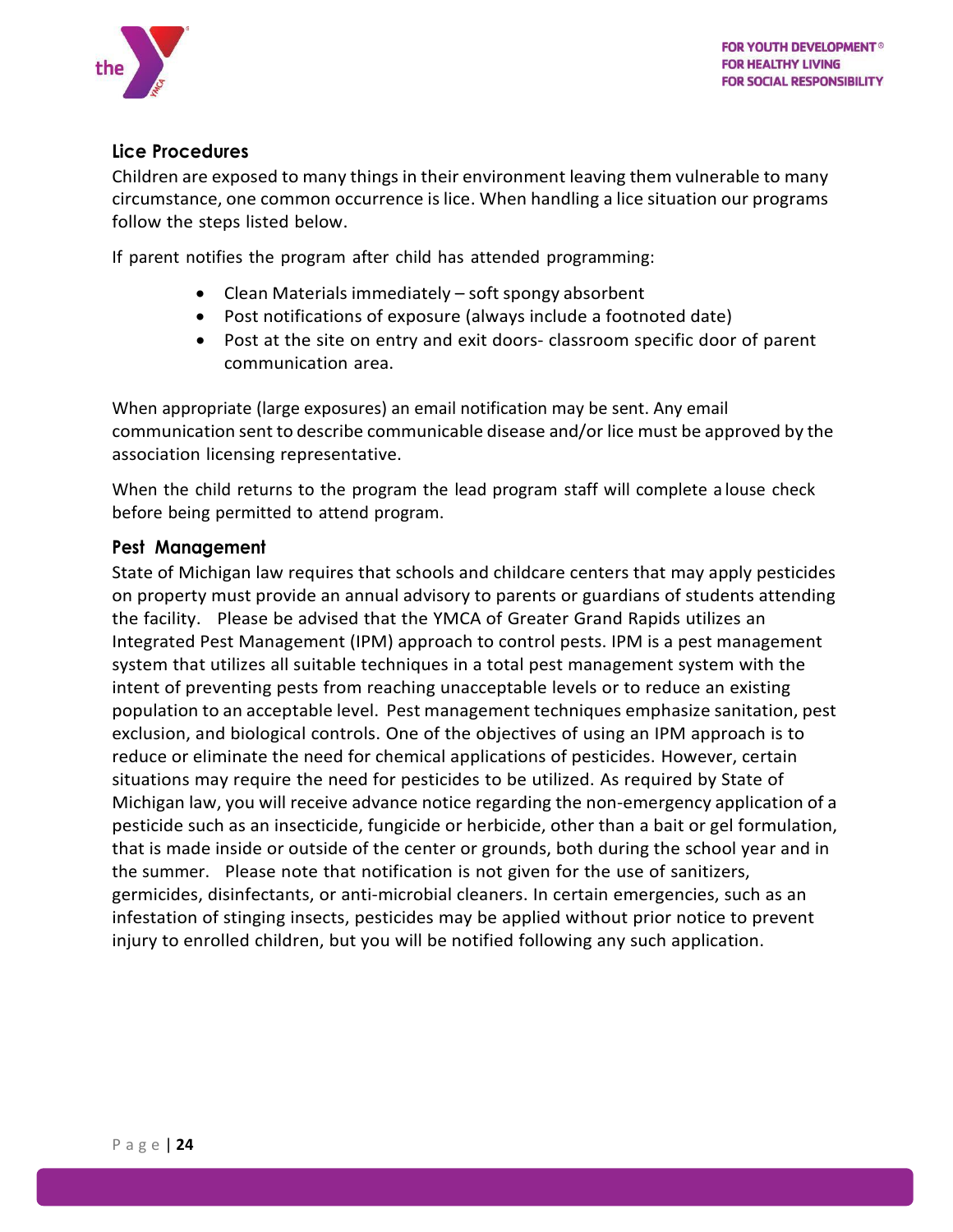

Advance notification of pesticide applications, other than a bait or gel formulation, will be given by at least 2 methods. The first method will be by posting at the main entrance of the center. The second method will be by one of the methods listed below:

- Posting by classroom entrances
- E-mail to all families
- Sending a letter home

An advance notice shall contain information about the pesticide, including the target pest or purpose, approximate location, date of the application, contact information at the center, and a toll-free number for a national pesticide information center recognized by the Michigan Department of Agriculture. Liquid spray or aerosol insecticide applications may not be performed in a room of a childcare center unless the room will be unoccupied by children for not less than 4 hours or longer if required by the pesticide label use directions.

Please be advised that parents or guardians of children attending the center are entitled to receive the advance notice of a pesticide application, other than a bait or gel formulation, by first class United States mail postmarked at least 3 days before the pesticide application, if they so request. If you prefer to receive the notification by first class mail, please contact your center director and we will provide you a form to return. Please be advised that parents or guardians of children attending the school may review the school's Integrated Pest Management program and records of any pesticide application upon request.

#### <span id="page-25-0"></span>**Meals**

Mealtime allows children the chance to make healthy choices, develop relationships, and practice self-help skills. It is also a time for socializing, using table etiquette and learning about nutrition and new foods. Children participate in helping with meal set-up, as well as serving their own food. Meals are served family style with adults sitting at the table, fostering socialization.

The daily meal program includes two snacks and two meals for infants, toddlers and preschool children attending the center for the full day. The menus and portions will follow nutritional guidelines established by the U. S. Department of Agriculture. Serving sizes for fruit and vegetables is between  $\frac{1}{2}$  and  $\frac{1}{2}$  cup depending on the age of the child. Under these guidelines, we offer children a variety of healthy foods. A current menu will be posted. Children with special dietary needs, such as those with allergies or diet restrictions, will work with the childcare director to accommodate the needs. All food allergies or restrictions must have a written doctor or family statement of the allergy/restriction on file.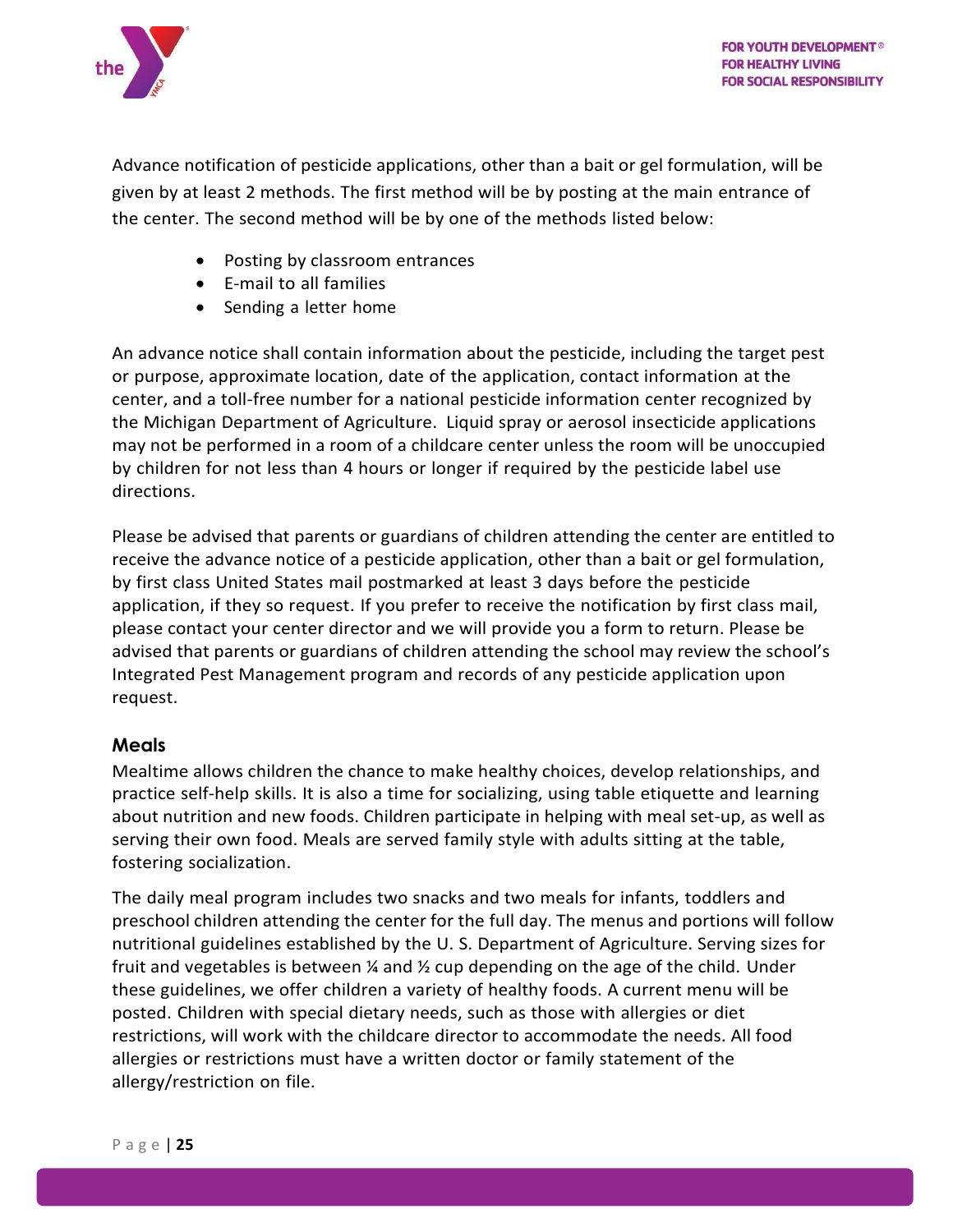

Food served in our program will be primarily low-sugar, low fat in nature. For children two years and older, low fat (1%) or nonfat milk is served. Whole milk is served for children under 2 years of age. Only 100% juice will be served and no more than 4ozs will be served daily. The center will ask families to refrain from bringing in sugar sweetened beverages (soda, energy drinks, sports drinks, powdered drinks, etc.) or fried foods for classroom parties and center events. Water will be available to children throughout the day and at every meal and snack. Meal requirements for the childcare food program are available on request.

Parents are responsible for bringing in premade bottles labeled with the child's name, amount, contents, and date. Bottles will be kept refrigerated until use and then warmed with hot water to a proper temperature. Children will be fed by staff and at no point a bottle will be propped. After one hour, any unused food (bottle or table food) will be discarded. Bottles will be rinsed after use and sent home with the family each night.

The YMCA enthusiastically supports parents' plans to breastfeed their baby. We believe that breastfeeding ensures the best possible health, development, and psychosocial outcomes for your baby. In support of this commitment, we will train staff in skills necessary to inform women and families about the benefits and management of breastfeeding and provide additional resources and tools. The center welcomes onsite breastfeeding in the classroom or if preferred, we will ensure you have a comfortable and private space.

The U.S. Department of Agriculture prohibits discrimination against its customers, employees, and applicants for employment on the bases of race, color, national origin, age, disability, sex, gender identity, religion, reprisal, and where applicable, political beliefs, marital status, familial or parental status, sexual orientation, or all or part of an individual's income is derived from any public assistance program, or protected genetic information in employment or in any program or activity conducted or funded by the Department. (Not all prohibited bases will apply to all programs and/or employment activities.)

If you wish to file a Civil Rights program complaint of discrimination, complete the USDA Program Discrimination Complaint Form, found online at [http://www.ascr.usda.gov/complaint\\_filing\\_cust.html,](http://www.ascr.usda.gov/complaint_filing_cust.html) or at any USDA office, or call (866) 632-9992 to request the form. You may also write a letter containing all of the information requested in the form. Send your completed complaint form or letter to us by mail at U.S. Department of Agriculture, Director, Office of Adjudication, 1400 Independence Avenue, S.W., Washington, D.C. 20250-9410, by fax (202) 690-7442 or email at [program.intake@usda.gov.](mailto:program.intake@usda.gov)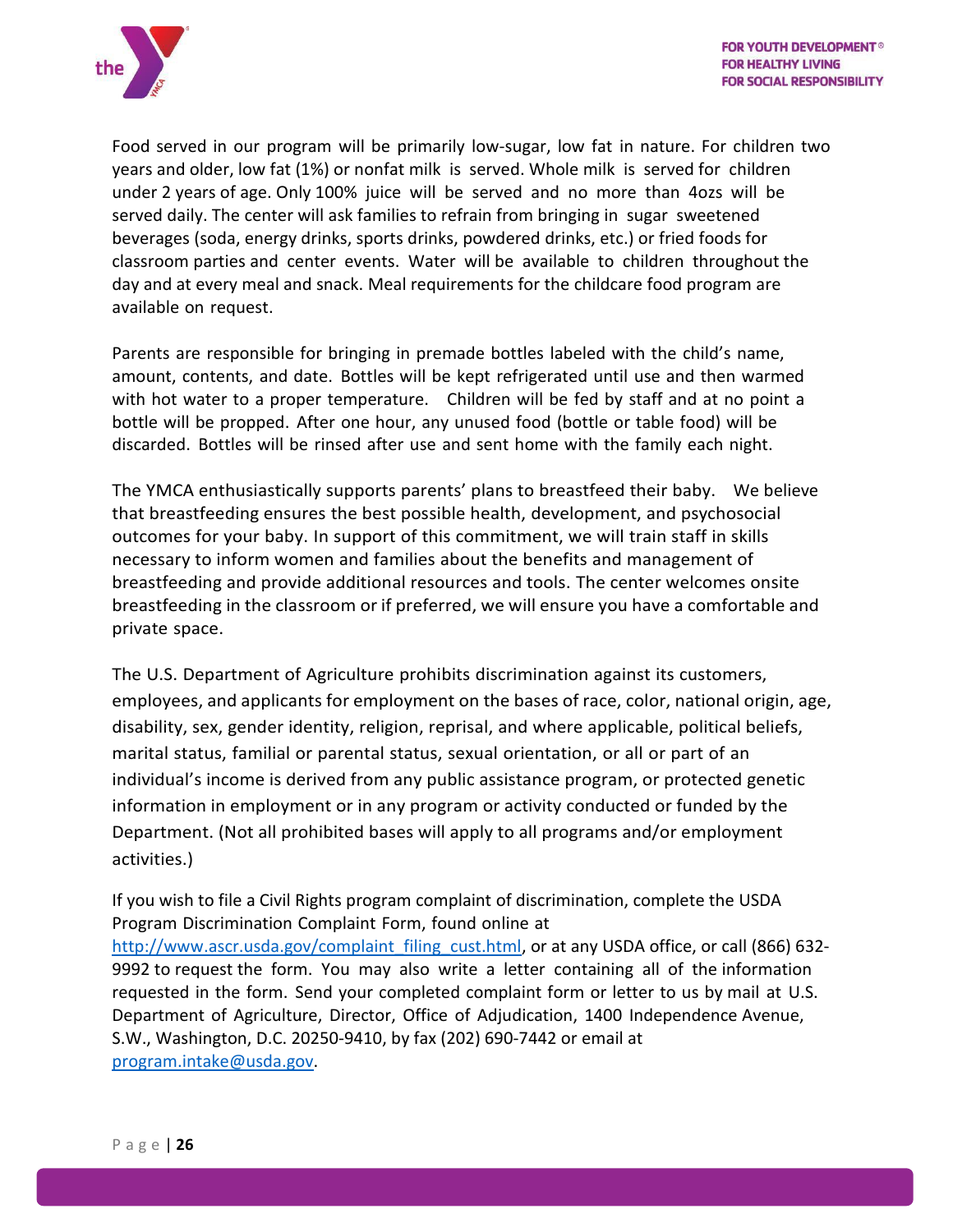

Individuals who are deaf, hard of hearing or have speech disabilities may contact USDA through the Federal Relay Service at (800) 877-8339; or (800) 845-6136 (Spanish).

#### <span id="page-27-0"></span>**Vision and Hearing**

All preschool children enrolled in a YMCA program will be tested by the Kent County Health Department annually for vision and hearing concerns. Results of these tests, conducted by the local health department, will be shared with parents along with any appropriate recommendations.

#### <span id="page-27-1"></span>**Diapering and Toileting**

In our programs, diapering and bathroom use are part of the daily schedule. Staff check diapers minimally every two hours or as needed. Diapers, wipes, creams, powders, and any other necessary diapering/bathroom items are provided by the parents. All items are to be labeled and are child specific (not to be used among multiple children). If a family chooses to use cloth diapers, each diaper must be covered with an outer waterproof covering which is not re-used until washed and sanitized by the family. Soiled diapers shall be placed in a plastic lined covered container which will be taken home by the family daily. Staff are not allowed to rinse diapers prior to placing in the container.

When the family feels their child is ready to start toilet learning, they will work with the child's classroom staff to ensure consistency is happening between the home and the center. During this time, parents will be asked to bring in multiple changes of clothing, including socks and shoes. Once your child is ready to transition into the preschool classroom, your child's teacher will work with you on toilet learning and bathroom expectations.

#### <span id="page-27-2"></span>**Toothbrushing**

At least once daily in our programs, children will have the opportunity to brush their teeth.

#### <span id="page-27-3"></span>**Sleeping**

All children enrolled in the program will have an opportunity to rest/sleep. Infants and toddlers are required to sleep on demand. As recommended by the American Academy of Pediatrics and regulated by the Department of Human Services, infants will only sleep in an approved crib. They will be placed on their backs (until they can turn themselves over), with their heads remaining uncovered and cribs will be free from soft objects (pillows, blankets, stuffed animals, etc.). While sleeping, they will be supervised by sight and sound and checked on a regular basis throughout the sleeping period. Children with medical conditions that require alternative sleeping method, must have a signed physician's statement on file.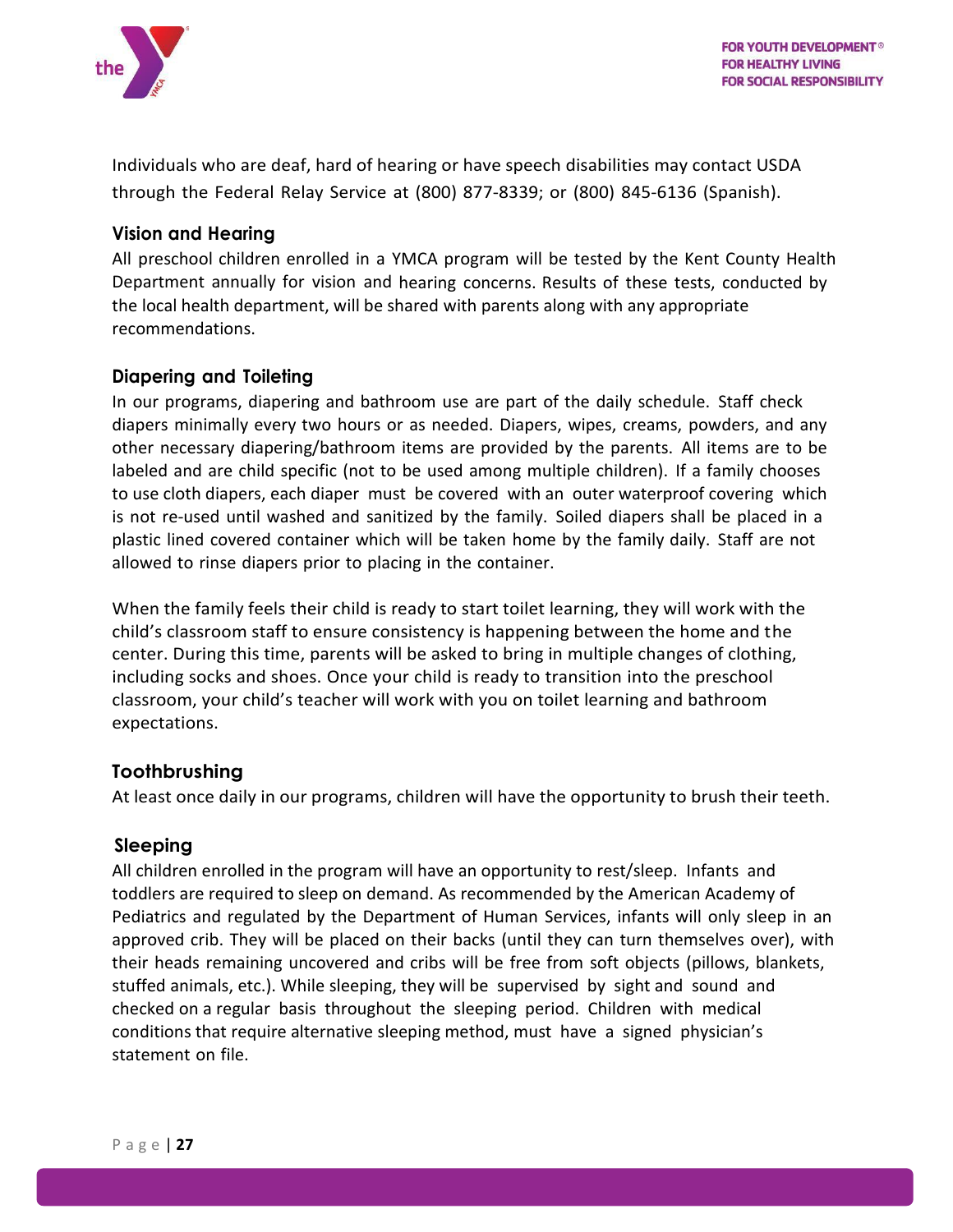

## <span id="page-28-0"></span>**EMERGENCY AND PREPARDNESS**

Staff members are trained in basic emergency procedures. This includes, fire evacuation, tornado, lock down, serious accident or injury, intruders, bomb threats and other natural or man-made disasters (inclement weather, gas leaks, chemical spill, electrical, heat, water, structural failure, etc.…). We will adhere to guidelines and recommendations from emergency personnel with regards to other emergencies and proper evacuation and protocols.

#### <span id="page-28-1"></span>**Fire Drills / Tornado Drills**

Each room has emergency plans, routes, and procedures posted. The program practices fire drills and tornado drills on a regular basis.

#### <span id="page-28-2"></span>**First Aid Kits**

First aid kits are in each program space. When leaving the program area, even going out of the school, staff will take along the first aid kit. Our staff is required to wear gloves whenever they are dealing with any bodily fluids. This includes, but is not limited to, blood, vomit, and fecal matter.

#### <span id="page-28-3"></span>**Accident/ Injury**

For minor accidents (bump, scrape, etc.…), parents will be notified no later than the end of the day. In the event a child is seriously injured (head injury, excessive bleeding, broken limb, seizure, etc.), the parent will be notified immediately. If a child needs to go to the hospital via ambulance before the parent arrives, a staff member will accompany the child to the hospital until the parent arrives.

#### <span id="page-28-4"></span>**Incidents**

Families will be verbally notified within one hour if an incident should occur while their child is in care of the program. An incident includes, but is not limited to, the following:

- A child is lost or left unsupervised.
- Alleged sexual contact between children or a child and a staff member or volunteer.
- Physical discipline of a child by a staff member or volunteer.

#### <span id="page-28-5"></span>**Evacuation and Relocation**

The program will have a shelter-in-place/lock down plan (example: tornado, intruder) to keep children and staff in place inside the building, an on-site evacuation plan (example: fire, facility issue) and an off-site evacuation that will be directed by a government agency in the event of a threat (natural or man-made). Families will be notified of the relocation and reunification process by their program director. Children that require individual care will be assigned to a caregiver.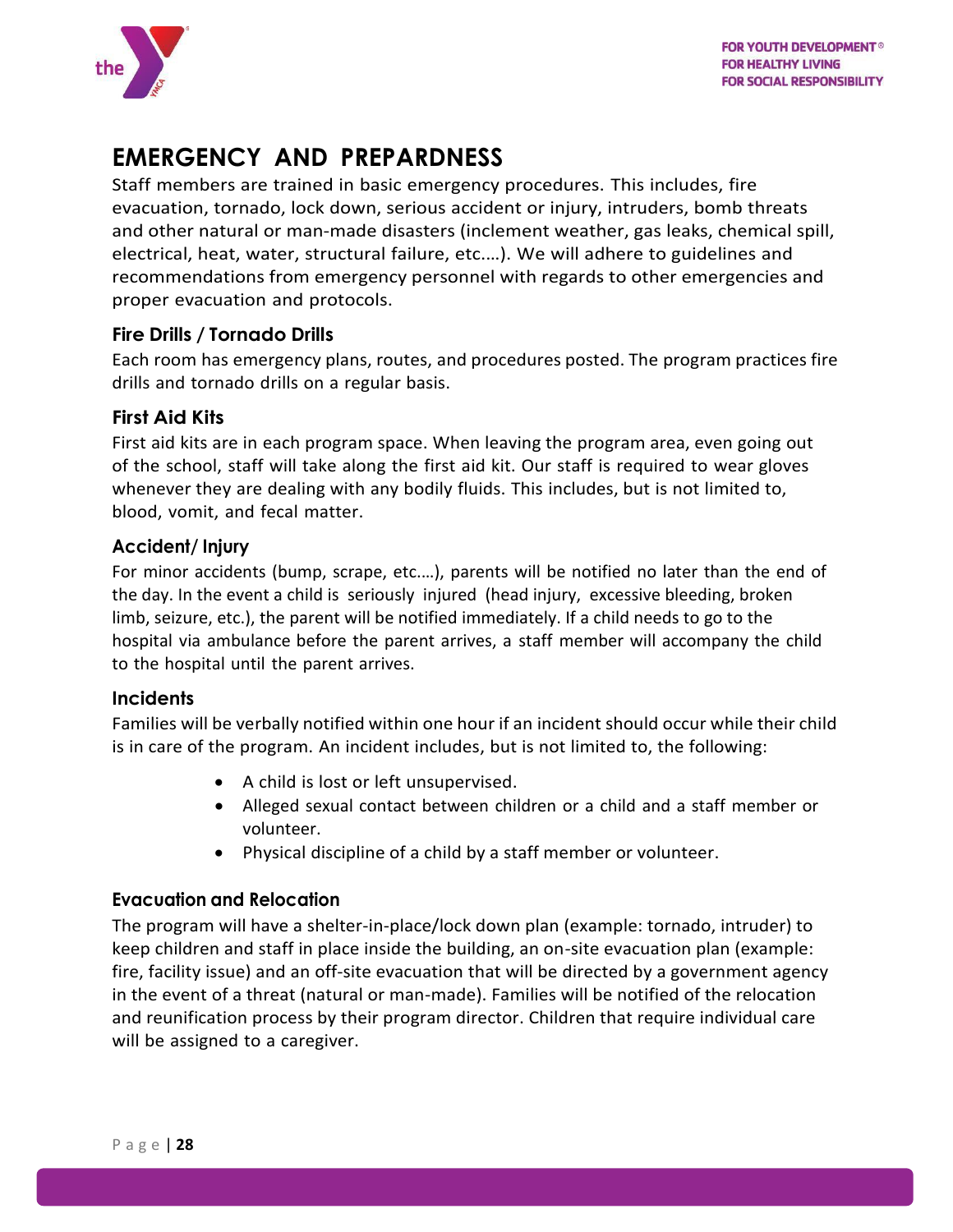

## <span id="page-29-0"></span>**STAFF/ VOLUNTEERS**

In all staffing decisions, every attempt will be made to hire the most competent and qualified people to work with children. Thorough screening and interviewing procedures will be consistently followed. All childcare staff will be required to submit to a criminal background check prior to offer of employment being made, which includes in and out of state felony and misdemeanor checks, sex offender clearance, and reference checks. Staff will also be required to submit proof of a negative TB test. In addition, staff will have blood borne pathogen, diversity, and child abuse and neglect prevention training. At a minimum, one person in the program, always, will be certified in CPR and First Aid. Staff hiring and promotion decisions will be made based on education and experience with children. Staff will be trained in youth development so that they are knowledgeable and able to intervene in situations involving safety, using a developmental approach.

#### <span id="page-29-1"></span>**Volunteers**

Volunteers, including parents, are welcome and very much appreciated in YMCA programs. All volunteers are required to submit a criminal background check and have a Michigan State Police Sex Offender Registry clearance. Volunteers that give 4 hours or more of their time, per week, are also required to attend training sessions and show proof of a negative TB test. Volunteers are always supervised by the classroom teacher and/or director. Volunteers are a vital part of the childcare program and their help is greatly appreciated.

#### <span id="page-29-2"></span>LARA Compliance/Regulation Management/Mandated Reporting

The YMCA provides childcare programs which are regulated by the State of Michigan, and therefore we work in partnership to provide the childcare programs we offer. Our programs are regulated by the Department of Licensing and Regulatory Affairs (LARA), this entails being subject to interim visits which are utilized to check on the day to day operations of the program confirming our commitment to compliance. This also includes renewal visits which confirm our eligibility to maintain our licensing status, when an incident or compliant is received our sites are subject to special investigation visits.

Any time an incident occurs during the program operating hours, we are required to selfreport this information to maintain our commitment to partnership and transparency with the state licensing office. Types of incidents which may be reported include a child tripping over a shoelace all the way to a more serious injury or occurrence. The state makes the decision on whether to further investigate an incident, this investigation is done to identify the programs role in the occurrence. Investigations may include the state representative contacting the families involved.

Youth development staff are mandated reporters, therefore in alignment with the Child Protection Law, we will and are required to report any suspected child abuse/neglect.

More information on the LARA can be found at [www.michigan.gov/lara.](http://www.michigan.gov/lara)